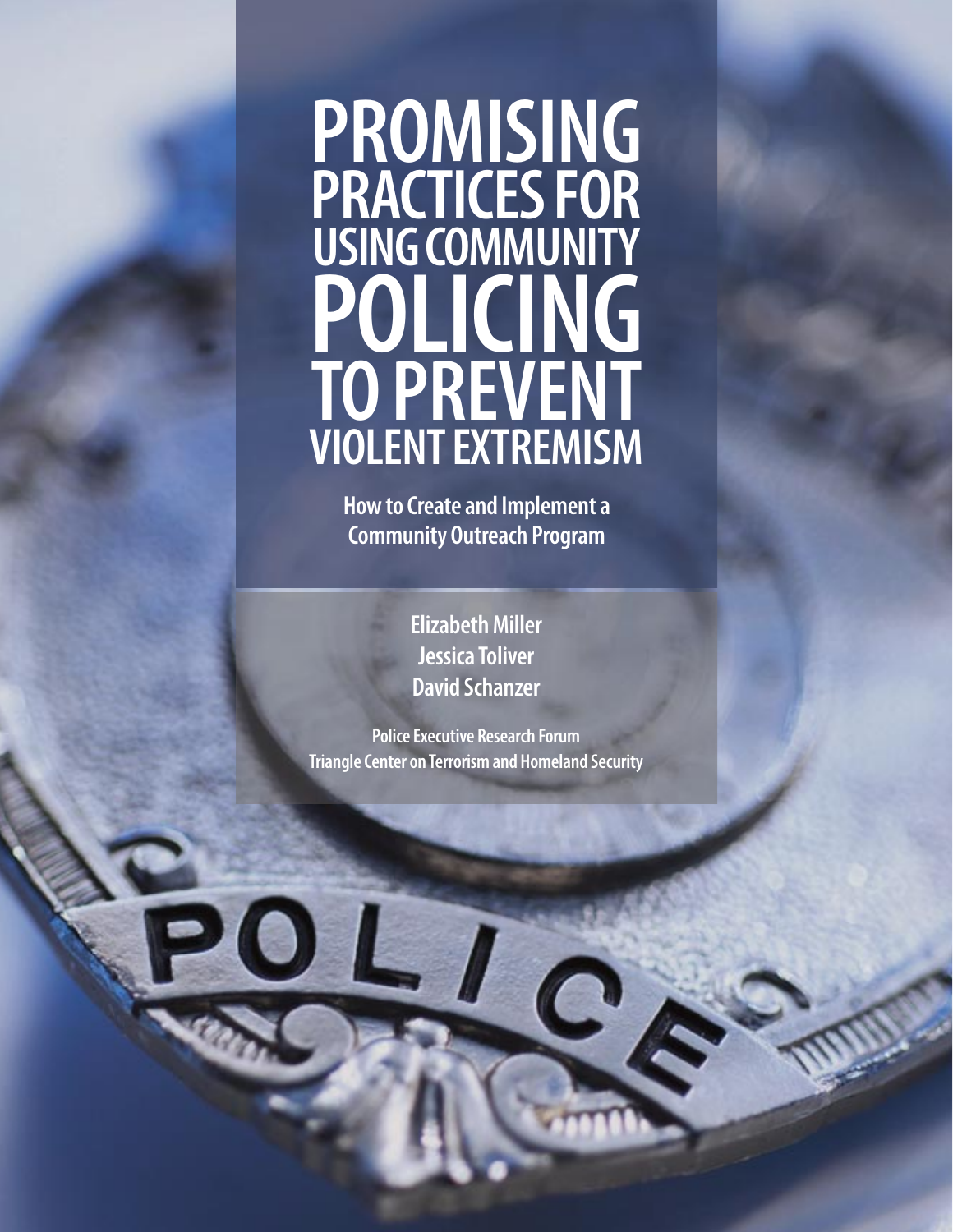# **PROMISING PRACTICES FOR USING COMMUNITY POLICING TO PREVENT VIOLENT EXTREMISM**

**How to Create and Implement a Community Outreach Program**

This project was supported by Award No. 2012-ZA-BX-0002, awarded by the National Institute of Justice, Office of Justice Programs, U.S. Department of Justice. The opinions, findings, and conclusions or recommendations expressed in this publication are those of the author(s) and do not necessarily reflect those of the Department of Justice.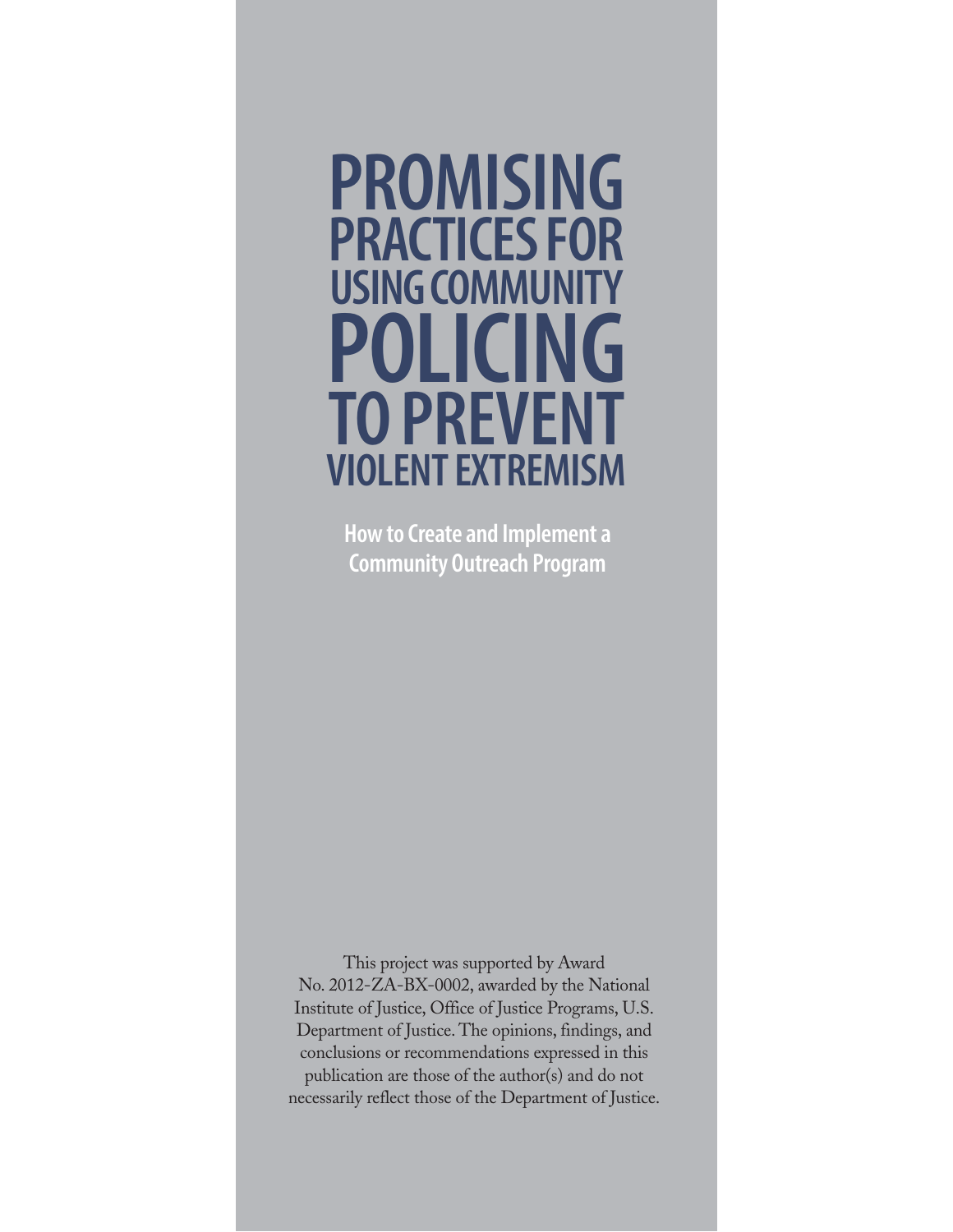# **TABLE OF CONTENTS**

| Preface 2000 1 2000 1 2000 1 2000 1 2000 1 2000 1 2000 1 2000 1 2000 1 2000 1 2000 1 2000 1 2000 1 2000 1 2000 1 2000 1 2000 1 2000 1 2000 1 2000 1 2000 1 2000 1 2000 1 2000 1 2000 1 2000 1 2000 1 2000 1 2000 1 2000 1 2000 |  |
|--------------------------------------------------------------------------------------------------------------------------------------------------------------------------------------------------------------------------------|--|
|                                                                                                                                                                                                                                |  |
| <b>SECTION I – Planning: Laying the groundwork</b><br>for a successful outreach program                                                                                                                                        |  |
| Step I: Articulating your guiding philosophy 5                                                                                                                                                                                 |  |
| Step II: Determining the best organizational                                                                                                                                                                                   |  |
| Step III: Staffing your outreach team with the                                                                                                                                                                                 |  |
| Step IV: Developing a training program  11                                                                                                                                                                                     |  |
| Step V: Developing partnerships with other local                                                                                                                                                                               |  |
| Step VI: Developing an assessment and                                                                                                                                                                                          |  |
| <b>SECTION II - Implementation: Practical</b><br>steps for building and sustaining relationships<br>with community members                                                                                                     |  |
| Step I: Reaching out to community members                                                                                                                                                                                      |  |
| Step II: Understanding and overcoming barriers                                                                                                                                                                                 |  |
| Step III: Broadening your reach beyond                                                                                                                                                                                         |  |
| Step IV: Sustaining the relationships that you                                                                                                                                                                                 |  |
| <b>SECTION III - Summary of Recommendations  31</b>                                                                                                                                                                            |  |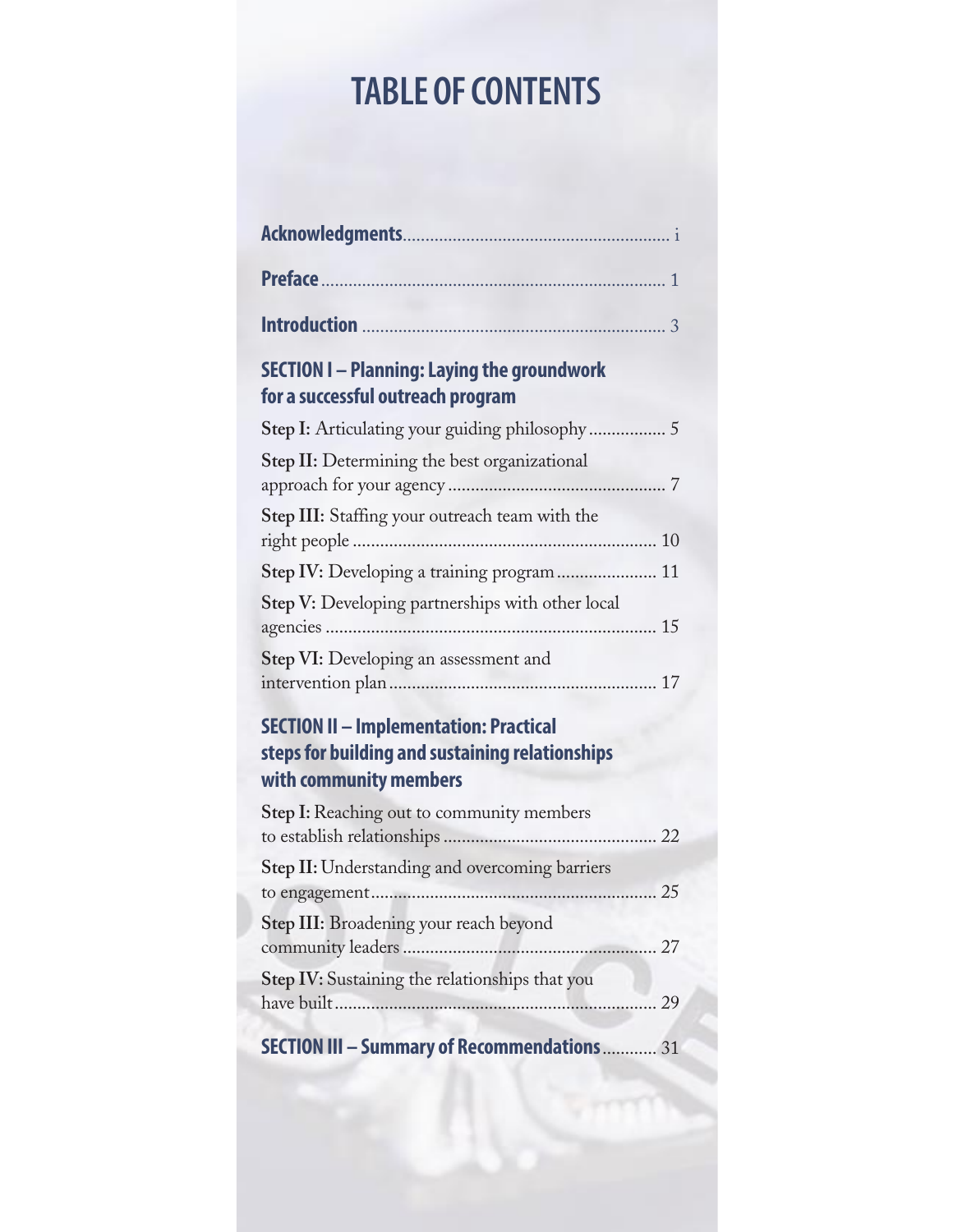# **ACKNOWLEDGMENTS**

**T**<br>Police Ex his research project was funded by the National Institute of Justice (NIJ) and conducted by Duke University, the Police Executive Research Forum (PERF), and the University of North Carolina at Chapel Hill. This manual is primarily based on interviews and site visits with police departments by the Police Executive Research Forum. We would like to thank all of the agencies that participated in our survey and telephone interviews, and extend special thanks to the departments that opened their doors to us during our site visits. Your insights and expertise are the foundation of this guide.



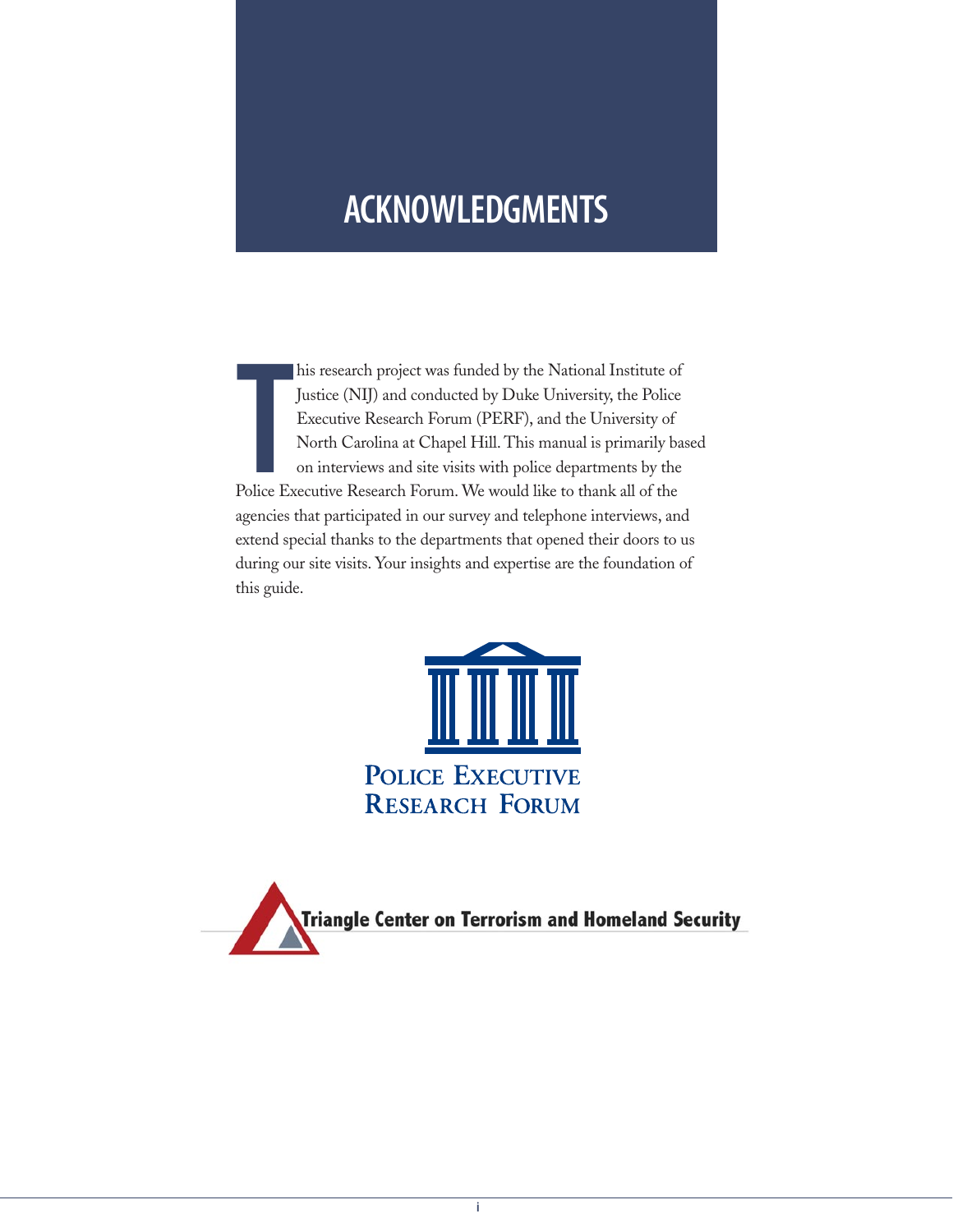# **PREFACE**

#### **Purpose of this guide**

This publication is a guide for police professionals on how to conceptualize, create, and implement a community outreach program with the goal of building productive partnerships with community members to improve public safety and, in so doing, counter violent extremism and address other public safety concerns.

#### **The basis for these recommendations**

The basis for the recommendations included here is a two-year study that was conducted by Duke University, the Police Executive Research Forum, and the University of North Carolina, Chapel Hill between June 2013 and April 2015. The purpose of the study was to:

- Measure the extent to which local police agencies across the country are attempting to implement community engagement programs as a means to address violent extremism;
- Identify the strategic and programmatic elements of these efforts;
- Catalogue promising practices;
- Identify barriers that inhibit engagement efforts; and
- Recommend policies and practices to improve the efficacy of these programs.

The study was conducted in four parts:

- **Survey:** We surveyed all 480 state, county, and municipal police agencies in the United States with more than 200 sworn officers, plus 63 additional county and municipal agencies with 200 or fewer sworn officers in selected jurisdictions that experienced an incident or prosecution for violent extremism in recent years. The survey yielded responses from 339 of the larger agencies and 43 of the smaller agencies. Of these, 35 were state agencies, 141 were county agencies, and 206 were municipal agencies. Taken together, their combined jurisdictions cover 86 percent of the U.S. population.
- **Telephone Interviews:** These survey results were reviewed, and 18 responding police agencies were selected for in-depth telephone interviews, based on criteria such as the threat posed by violent extremism (such as Al Qaeda-inspired, racist, environmentalist, and/or anti-government extremism) in responding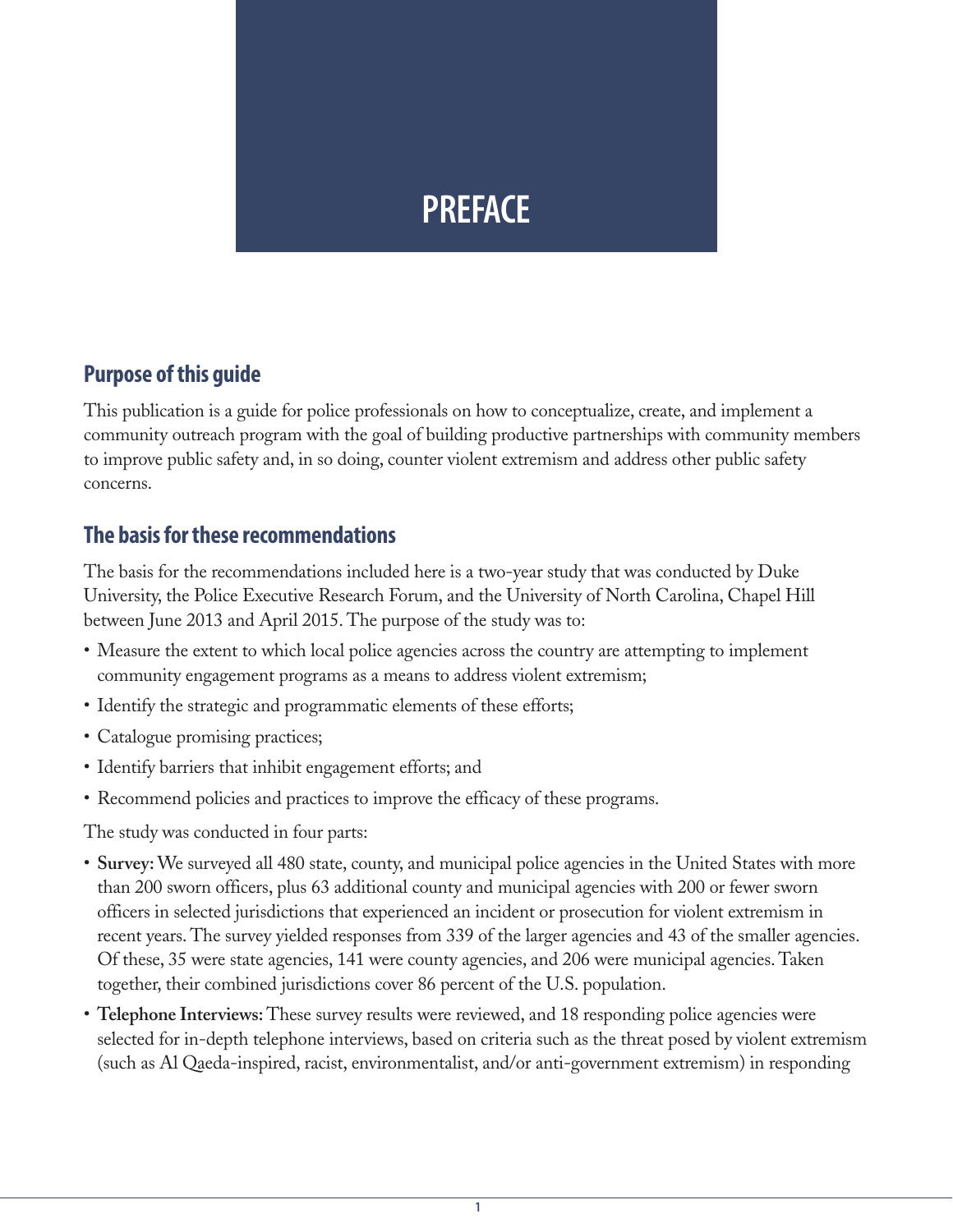agencies' jurisdictions, and their use of community policing practices to counter violent extremism.

- **Site Visits:** From the 18 police agencies interviewed over the phone, eight were selected for site visits. These site visits included extensive interviews with outreach specialists (including sworn and non-sworn) and their community partners, review of materials produced as part of outreach efforts (e.g., flyers, PowerPoint presentations used in trainings, and videos), and observation of community meetings and events.
- **Focus Groups:** A separate team of researchers, traveling at different times than those meeting with police agencies and their partners, met with community organizations and focus groups of community members in these jurisdictions and several others. Our focus groups consisted entirely of Muslim Americans because, of all the communities with members at risk of recruitment to violent extremism, policing agencies had made the most progress building relationships with Muslim Americans. Participants were recruited to provide ethnic, gender, and generational diversity with a view toward generating conversations that would offer contrasting experiences and opinions of Muslim-Americans' interactions with the police and other law enforcement agencies. However, participants were not randomly selected and cannot be considered statistically representative of Muslim communities.

All participants in the study, including police and community members, were guaranteed anonymity to encourage candor.

The findings from this research project are contained in the report, "The Challenge and Promise of Using Community Policing to Prevent Violent Extremism," available at: http://sites.duke.edu/tcths/files/2013/06/2015-full-report-FINAL1.pdf

#### **How this guide is organized**

This guide is divided into two parts. The first is geared toward police executives and/or police officials charged with creating their departments' outreach programs and provides recommendations on how to plan and implement an outreach program. The second part is geared toward outreach officers/civilian outreach team members and outlines best practices associated with building and maintaining relationships with community members, including common obstacles to engagement and how to overcome them.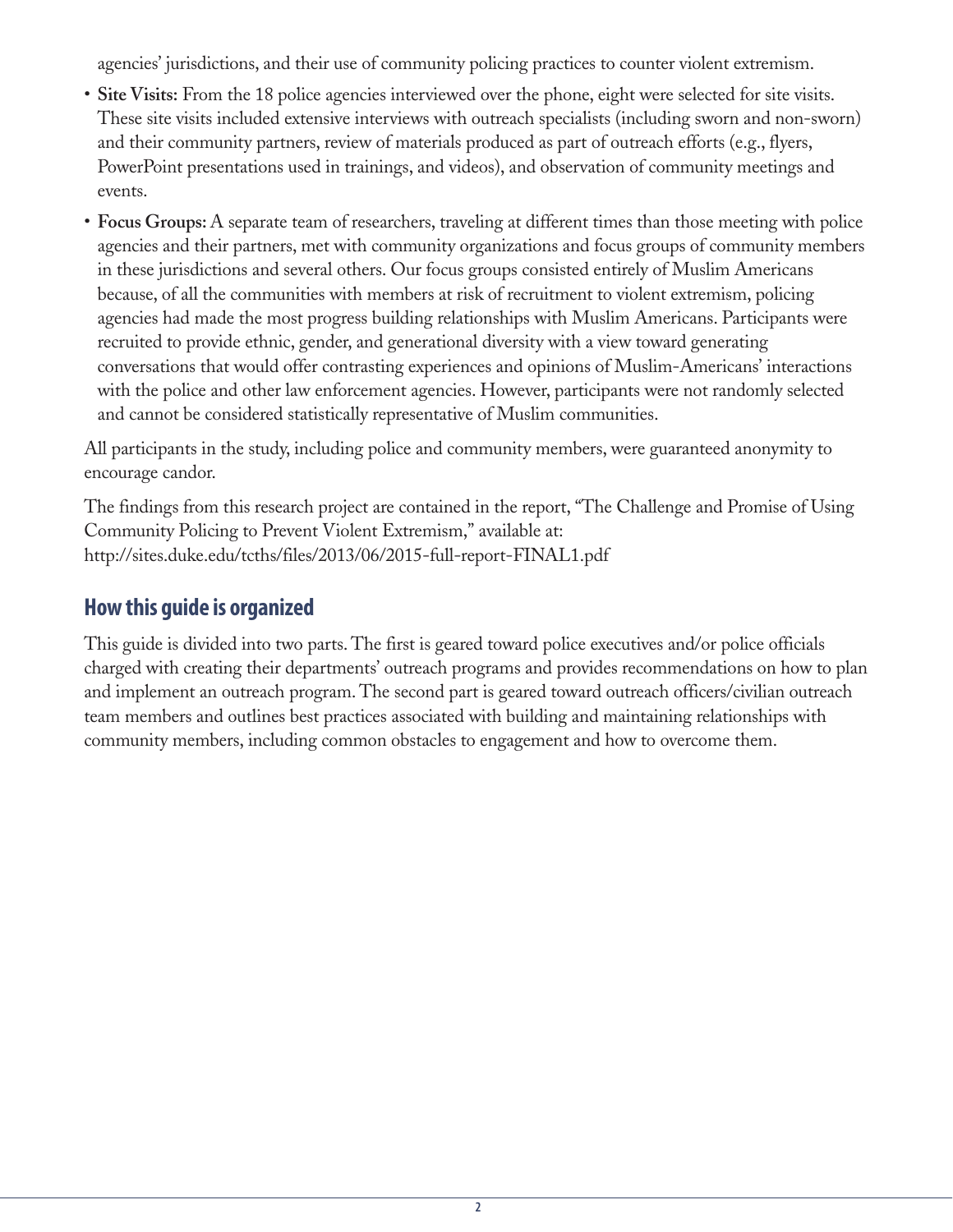# **INTRODUCTION**

or police agencies and community members alike, violent extremism – which motivated violence to further political goals – is a serious and immediate publyears, many policing agencies have been using principles of community or police agencies and community members alike, violent extremism – which is ideologicallymotivated violence to further political goals – is a serious and immediate public safety concern. For years, many policing agencies have been using principles of community-oriented policing to address violent extremism. This manual presents a compilation of many of the promising practices that these agencies have developed and implemented and recommendations informed by the views of

The core insight from this research is that police departments will be most effective in preventing violent extremism by treating it as one of many public safety problems that communities face and partnering with communities to develop effective prevention programs and strategies.

This broad-based approach is necessary because the threat of violent extremism is rarely the public safety issue that has the most immediate impact on people's daily lives. Community members want to work with the police to address concerns ranging from violent crime to school safety and cyber bullying. Policing efforts that focus exclusively on violent extremism – a threat that many communities do not rank as a top concern – may inadvertently imply that the police are not interested in tackling the full spectrum of issues impacting their communities. A unidimensional approach may also be mistaken for a police effort to collect intelligence rather than a dedication to building strong relationships of trust.

Moreover, initiating a new outreach program dedicated exclusively to combatting violent extremism is a daunting task for police departments strapped for resources. A better approach would be to incorporate into existing community building and crime prevention efforts outreach programs that also enhance community resilience to violent extremism.

Our research suggests that using these well-established community policing strategies can build the type of trusted relationships that can serve as a platform for addressing the problem of violent extremism. Building trust between communities and policing agencies is important for many reasons, as research on community policing strategies over the past two decades has demonstrated. However, it is especially vital for tackling the problem of violent extremism. Our interviews with Muslim American community members documented that this particular community believes it has experienced widespread discrimination since 9/11 that has made its members deeply suspicious of virtually any governmental programs or initiatives that have a connection to "counter-terrorism." Overcoming this source of distrust is a prerequisite to the development of meaningful preventative efforts.

Yet, policing agencies that have developed strong bonds with their Muslim American communities believe that these relationships can be used to address the problem of violent extremism. We saw examples of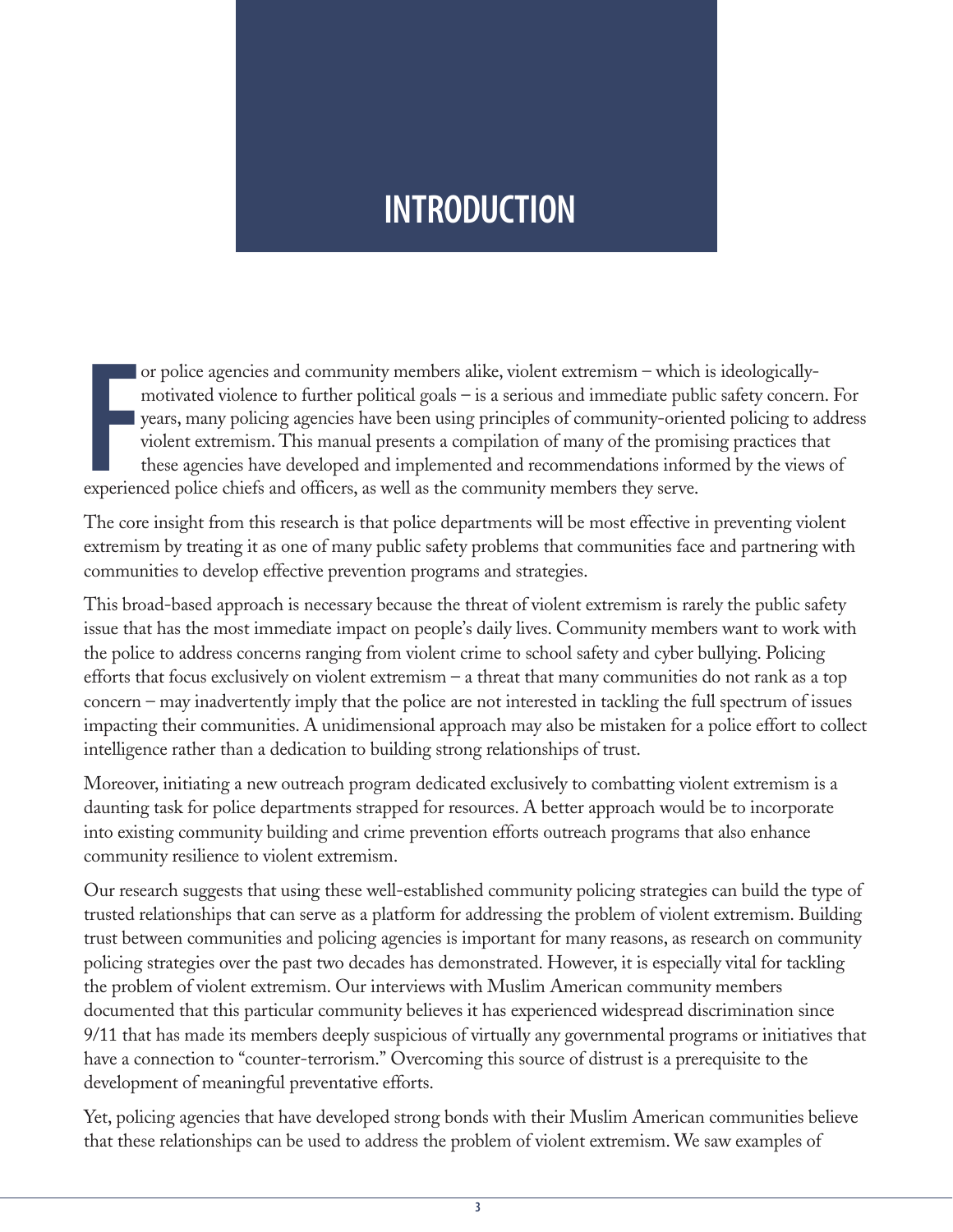Muslim American community members reaching out to police agencies for assistance when they had concerns about the direction in which their children were headed. They had established a trusting relationship and knew that officers could help them in getting the help their children needed. Police agencies can also provide education about violent extremism and serve as a catalyst for programs to build community resilience against violent extremist ideologies.

This guide provides recommendations on how to create outreach and engagement programs that include building communities' resilience to violent extremism among larger community-building and crime prevention efforts. This manual builds on common community policing strategies but highlights key concepts that are especially relevant to building the type of relationships that can serve as a platform for violent extremism prevention efforts.1

The elements of such programs are:

- Engagement efforts that are broad-based and include all communities in a jurisdiction;
- Outreach officers who are transparent about who they are and what they hope to achieve through their engagement efforts;
- Police outreach activities and intelligence collection that are kept separate;
- An outreach team who reflects the makeup of the community as a whole and consists of officers with exceptional interpersonal skills;
- An outreach team that is adequately staffed, so that someone is always available to address community concerns;
- Members of the outreach program who work closely with other government agencies, social service providers, and community groups;
- An outreach team who collaborates with community members to create and deliver cultural awareness training for members of the department; and
- Outreach officers who understand that "social work" activities and attentiveness to quality-of-life issues are part of the work of policing.

Each of these elements will be expanded upon in the sections that follow. Section I is geared toward police executives and/or police officials charged with building their departments' outreach programs. Section II provides practical guidance for outreach officers themselves. Ideally, everyone involved in outreach and engagement should have a familiarity with all of the concepts (and challenges) discussed in this guide. This promotes understanding by the different members of the outreach team of their various roles.

<sup>&</sup>lt;sup>1</sup> There is a vast literature on community policing strategies. Many publications and training program are available from the United States Department of Justice, Office of Community Oriented Policing Services (COPS). Among the most relevant to this manual are: The President's Task Force on 21st Century Policing, Final Report (2015); The President's Task Force on 21st Century Policing, Implementation Guide: Moving From Recommendations to Action (2015); Caitlin Golkey and Susan Shah, Police Perspectives: Building Trust in a Diverse Nation – No. 1. How to Increase Cultural Understanding; No. 2. How to Serve Diverse Communities; No. 3 How to Support Trust Building in Your Agency (2016); Pradine Saint Fort, Noëlle Yasso, Susan Shah, Engaging Police in Immigrant Communities, (2012); Mary Beth Gordon, Making the Match: Law Enforcement, the Faith Community, and Value-Based Initiatives (2004).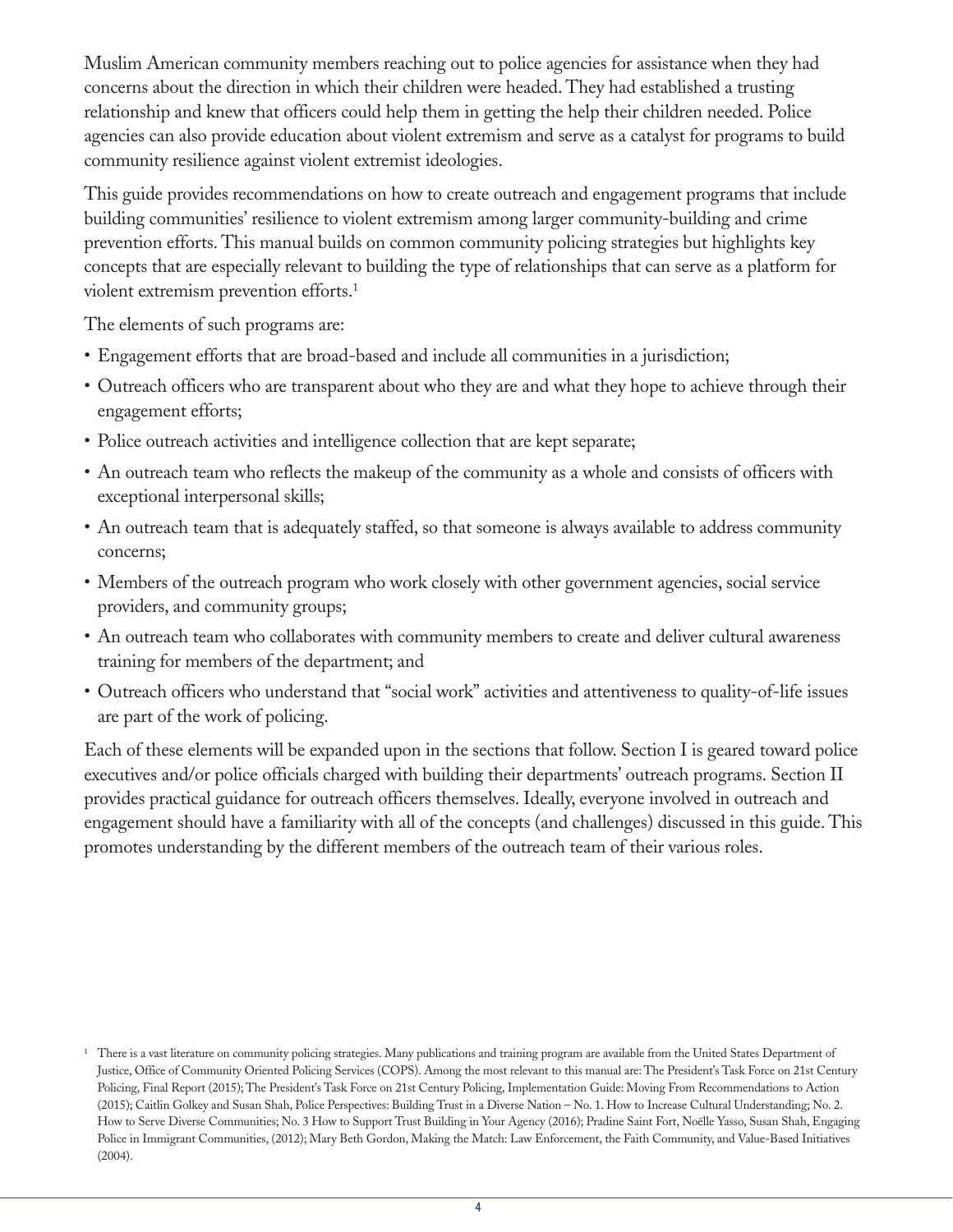**SECTION I: PLANNING Laying the groundwork for a successful outreach program**

# STEP I: Articulating your guiding philosophy

The first step in establishing an outreach program is laying out its overall approach or "guiding philosophy." This approach should be directly informed by the program's goals. Often, these goals are as simple as "building better relationships with the community" or "building trust with community members who are wary of the police department."

Outreach programs should be grounded in a commitment to the "whole community" approach, transparency, and addressing all of the public safety and quality-of-life concerns of the community. The success of outreach programs is predicated on community members trusting outreach officers and feeling confident that these officers' only motive is improving their relationships with the police department and their quality of life.

#### **The goal of an outreach program should not be gathering intelligence for use in criminal investigations and prosecutions. An outreach program with an intelligence objective is almost certain to fail.**

This does not mean that the outreach program will not result in community assistance to support law enforcement and national security objectives. Our research demonstrated that police agencies that build genuine trust with their communities will be viewed as trusted partners to whom sensitive information may be provided.

# **The whole community approach**

#### **What it is**

Taking a "whole community" approach means that an outreach program consciously includes every segment of its community – including people of diverse faiths, races, ethnicities, socio-economic backgrounds, cultural traditions, gender, and sexual orientation – in its outreach efforts.

The goal is to create a sense of belonging so that everyone feels a part of the community. This means building – or in some places, rebuilding – trust between the police and the communities that they serve, as well as serving as a bridge among groups within the community who might otherwise be isolated from one another.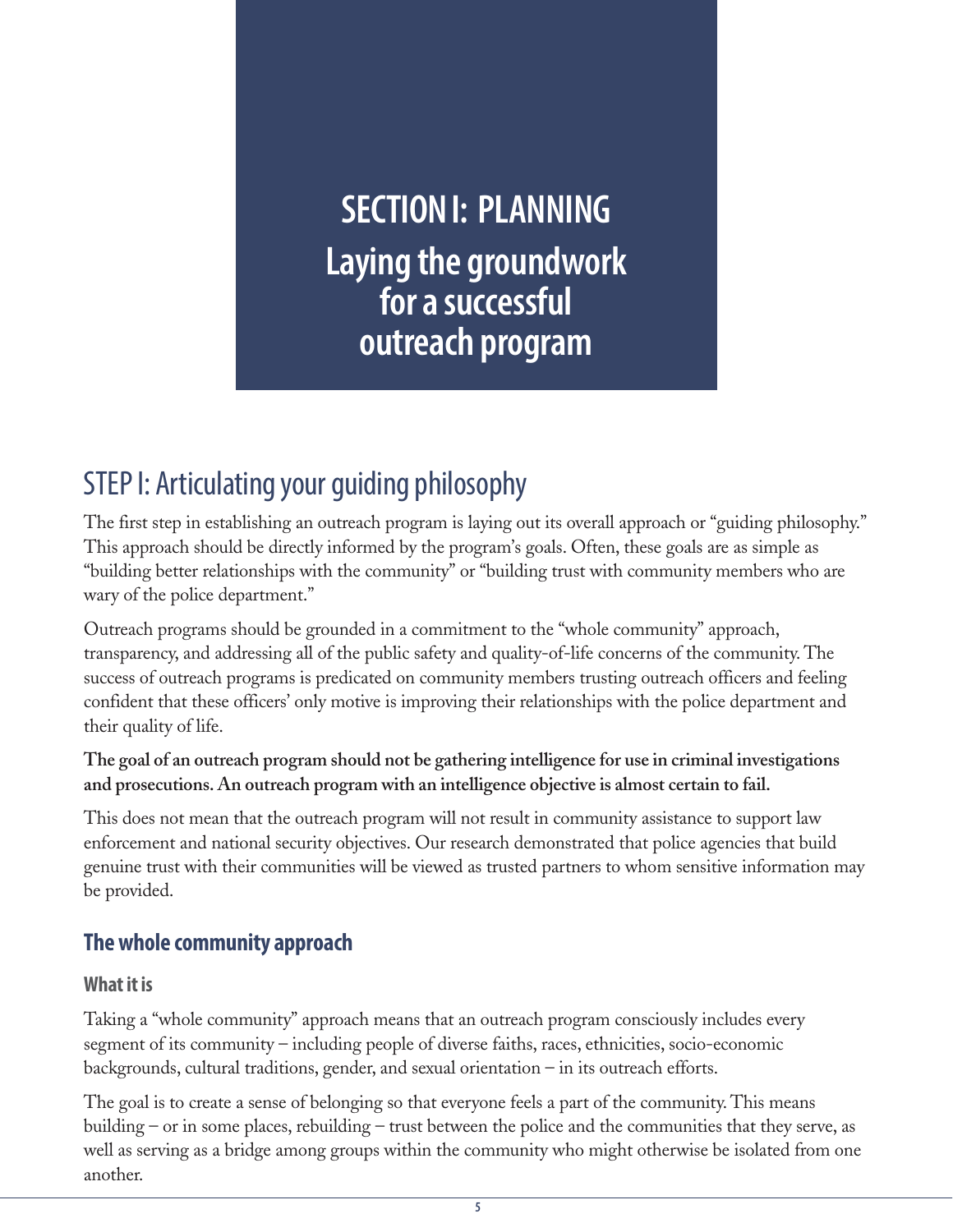#### **Why it works**

Put simply, community members who feel a sense of belonging to the community as a larger whole are more invested in keeping their shared community safe.

Outreach programs that do not encompass the entire community, but rather concentrate on one or several groups, run the risk of alienating community members. Alienation may occur because singularly-focused engagement efforts may create the impression that the police agencies perceive a particular community to present a heightened public safety threat.

#### **How to achieve the whole community approach**

The whole community approach is not a "one size fits all" model of community engagement. The various segments of a given community have different needs and are best served by forms of outreach that are tailored to them.

What does this tailored outreach look like in practice?

To give one example, there might be members of your community for whom it is culturally taboo for women to socialize with men who are not their husbands or family members. It is important to understand such cultural practices when putting together your outreach program so that male officers are not tasked with reaching out to these women. Tasking women from your engagement team with reaching out to women in these communities in your jurisdiction demonstrates to the community as a whole that the police department understands and is respectful of its cultural norms.

# **Transparency**

Transparency should be a stated goal of any community outreach program from the outset and should infuse every level of planning and implementation.

Outreach and engagement are about building relationships of trust. The implicit message of transparency is that the police have nothing to hide. Outreach programs, even those created with the best of intentions and with no hidden agenda, can fail if the goals and objectives of their efforts are unclear to the community.

In the initial stages of building an outreach program, being transparent means making community members aware of the fact that their police department is creating an outreach program that is meant to strengthen police-community relationships and not to provide a cover for intelligence-gathering.

# **Addressing all public safety concerns**

Just as an outreach program should take a "whole community" approach, so too should it consider the full public safety picture of the community that it serves. This is especially important when a police agency is aiming to build its community's resilience to violent extremism through community engagement.

Violent extremism should not be the only focus of those efforts. Successful engagement programs are those that demonstrate a concern for the community's quality of life and safety in their totality, not just as they pertain to a narrow category of criminal behavior motivated by extremism. Extremism is one concern among many that might face a given community, and one that police agencies cannot effectively address without the buy-in of community members. Achieving buy-in requires demonstrating an investment in the community and its health through comprehensive attention to community members' needs.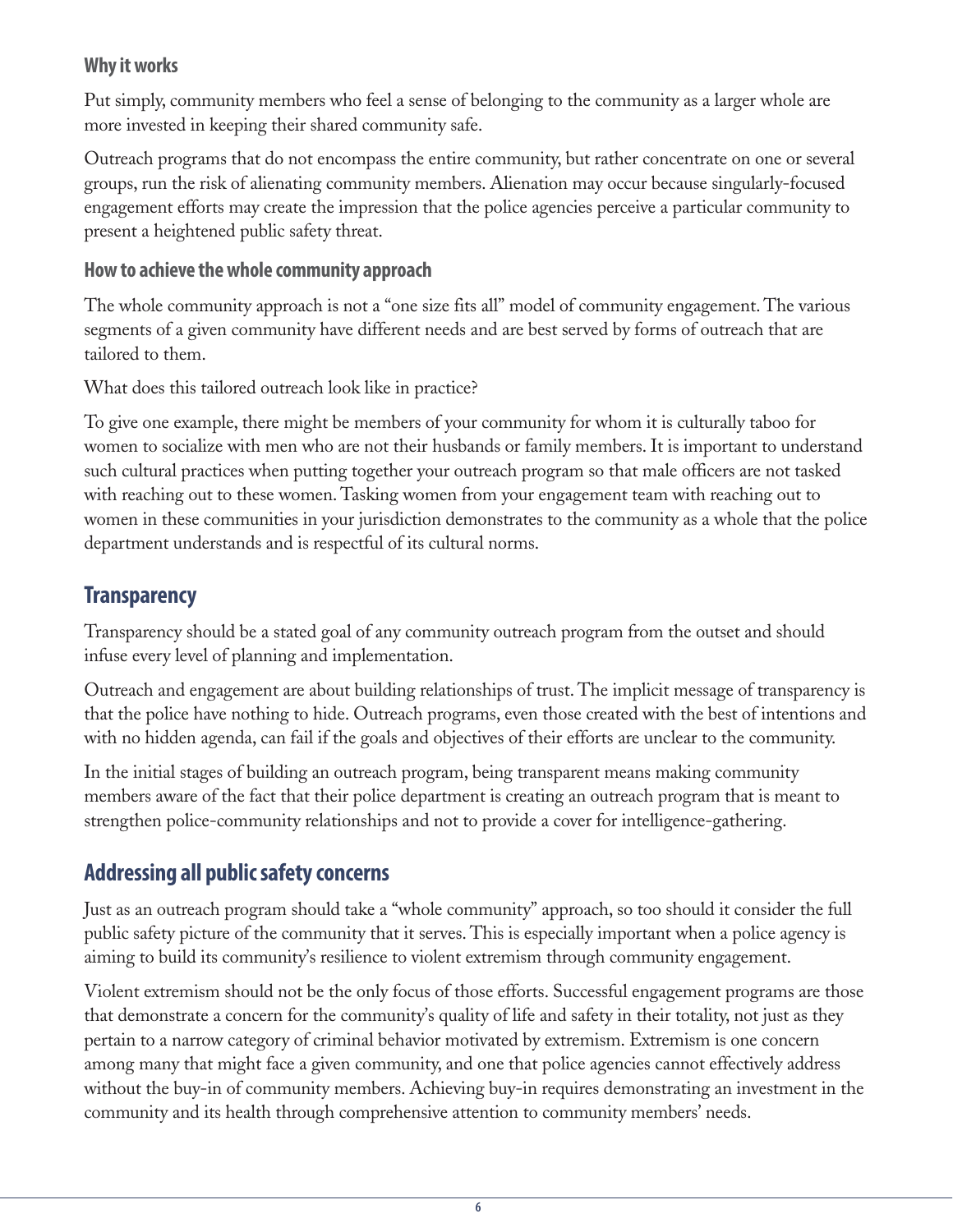# **RECOMMENDATIONS Articulating your guiding philosophy**

- 1. **Outreach and engagement programs should be informed by a "whole community approach."** This means that they should reach out to all segments of their communities in an effort to build a cohesive social identity.
- 2. **As part of their "whole community approach," outreach programs should consider the specific social and cultural needs of the different members of their communities and tailor their outreach efforts to them.** This means recognizing that some community members might be more comfortable talking to female officers. Or some community members might prefer to work with officers on a neighborhood sporting event, rather than attending sit-down community meetings. Outreach programs should not adopt a "one size fits all" approach to community engagement.
- 3. **Outreach officers should be transparent about who they are, their intentions, and program goals.** Police agencies cannot leave any room for doubt about the intentions of their outreach programs. Information should be made readily accessible to the community to demonstrate that outreach officers have no hidden agenda.
- 4. **Outreach programs should never have an intelligence objective.** This is because the ultimate aim of community outreach should be building trust and collaborative partnerships between the police and the communities that they serve. If community engagement officers are tasked with intelligence gathering, the motives behind their outreach efforts will be called into question by community members. This jeopardizes the trust that those community members have in the police department.
- 5. **Outreach should focus on addressing all public safety and quality-of-life concerns in a given community, not just violent extremism.** Fortunately, violent extremism is a rare occurrence in the United States. Outreach efforts will be more effective if they focus on issues that have the greatest impact on people's lives. Building resilience to violent extremism can be part of this effort, but should not be the primary focus.

# STEP II: Determining the best organizational approach for your agency

The second step in creating an outreach and engagement program is determining how to organize it. This means determining where in your agency it should be located, and how the program should be built (i.e., who will lead it, how many officers will be assigned to it, etc.). Capacity and funding will have an impact on these determinations.

Ideally, outreach programs should be free-standing units that are kept entirely separate from intelligencegathering units and are adequately staffed to guard against officer burnout and to ensure that outreach programs have enough resources to build and sustain their relationships with community members in the long term.

# **Benefits of a dedicated outreach unit**

One of the benefits of having a dedicated outreach unit is that it sends a clear message to the community that the outreach program does not have an intelligence-gathering mandate.

**Having a dedicated outreach unit also affirms that outreach work is a necessary and integral function of police work.** Rather than treating outreach as a supplement to activities like criminal investigations, it instead invests community engagement with the same level of importance as traditional agency functions.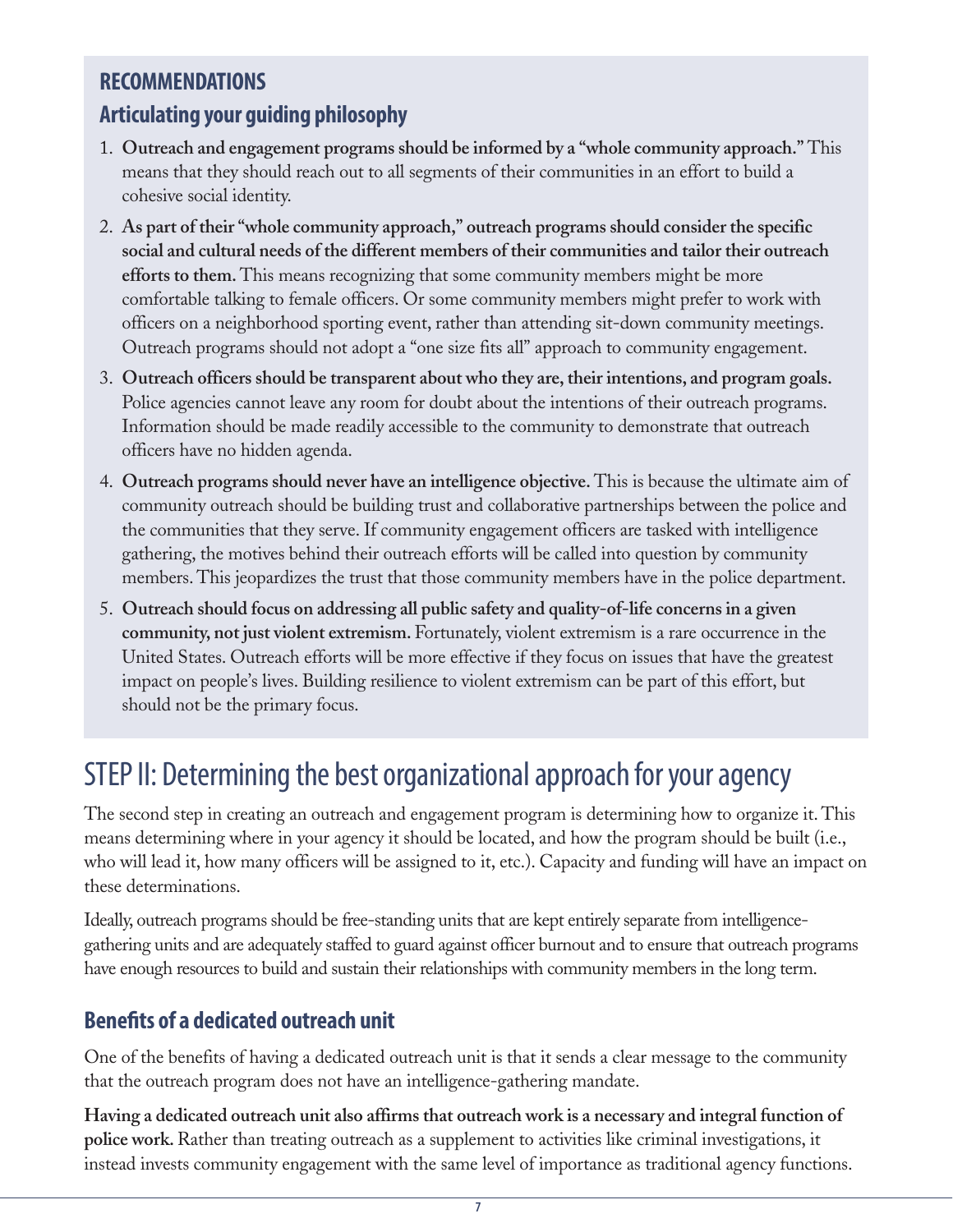Doing so makes it clear that community outreach is vital to preserving public safety.

Many agencies fully embrace community policing as their standard for doing business. They expect all officers to engage in community outreach as part of their work, and make outreach activities part of officer assessments. Creating a free-standing outreach team enhances this "system-wide" approach and gives officers with an interest in and aptitude for community engagement an additional path for professional development.

Finally, creating an outreach unit ensures that the officers involved can fully dedicate themselves to outreach and engagement, making them much more accessible to the community and improving their outcomes as a result.

# **Separating outreach from intelligence-gathering**

The success of an outreach program is dependent on the ability of outreach officers to build trusting relationships with community members, and community members will not trust outreach officers if they believe that those officers have ulterior motives.

In organizational terms, this means that **outreach and engagement teams should be kept separate from units that conduct intelligence-gathering.** This extends to information storage. All information that outreach officers collect so that they can do their jobs – such as the contact information of community members with whom they regularly communicate – should be stored separately from any intelligence-related databases related to investigations. Police agencies need to make absolutely sure that there is no "mission creep" between their outreach and intelligence-gathering efforts.

It is important to note that separating police outreach and intelligence functions would not preclude **community members from approaching outreach officers with information about behavior or activities in their neighborhoods that trouble them, or that outreach officers should discourage community members from doing so.** If community members feel comfortable having these types of conversations with outreach officers, it is an indication of the officers' success in building trusting relationships.

In some instances, such as in the case of local teenagers shoplifting at a community-owned market, victims in the community might feel most comfortable reporting the crime to a sworn outreach officer – or an officer whose duties include outreach and engagement – and expect that that officer will take and follow up on their report rather than

#### **Promising Practices from the Field: A real-world example**

When first creating its community outreach team, Agency X made one of its central tenets keeping outreach completely separate from investigations. Not only is the outreach team organized in a separate bureau, all of its information is kept in a separate database to which investigations does not have access. The opposite is also true: outreach does not have access to the investigation unit's database either. The community outreach team and investigations worked together closely to craft a policy that would ensure that the missions of both units were clearly defined and did not overlap in any way. This was done because the success of the outreach program was predicated on the trust of the community, and the only way to secure that trust was for the outreach program to operate independent of investigations.

passing it along to someone else in the department. In these instances, follow-up is in fact part of the community outreach effort and can reinforce the community's trust in outreach officers.

This being said, sworn outreach officers whose goals include preventing violent extremism should never be involved in investigating terrorism-related cases. **Police agencies should be clear with community members**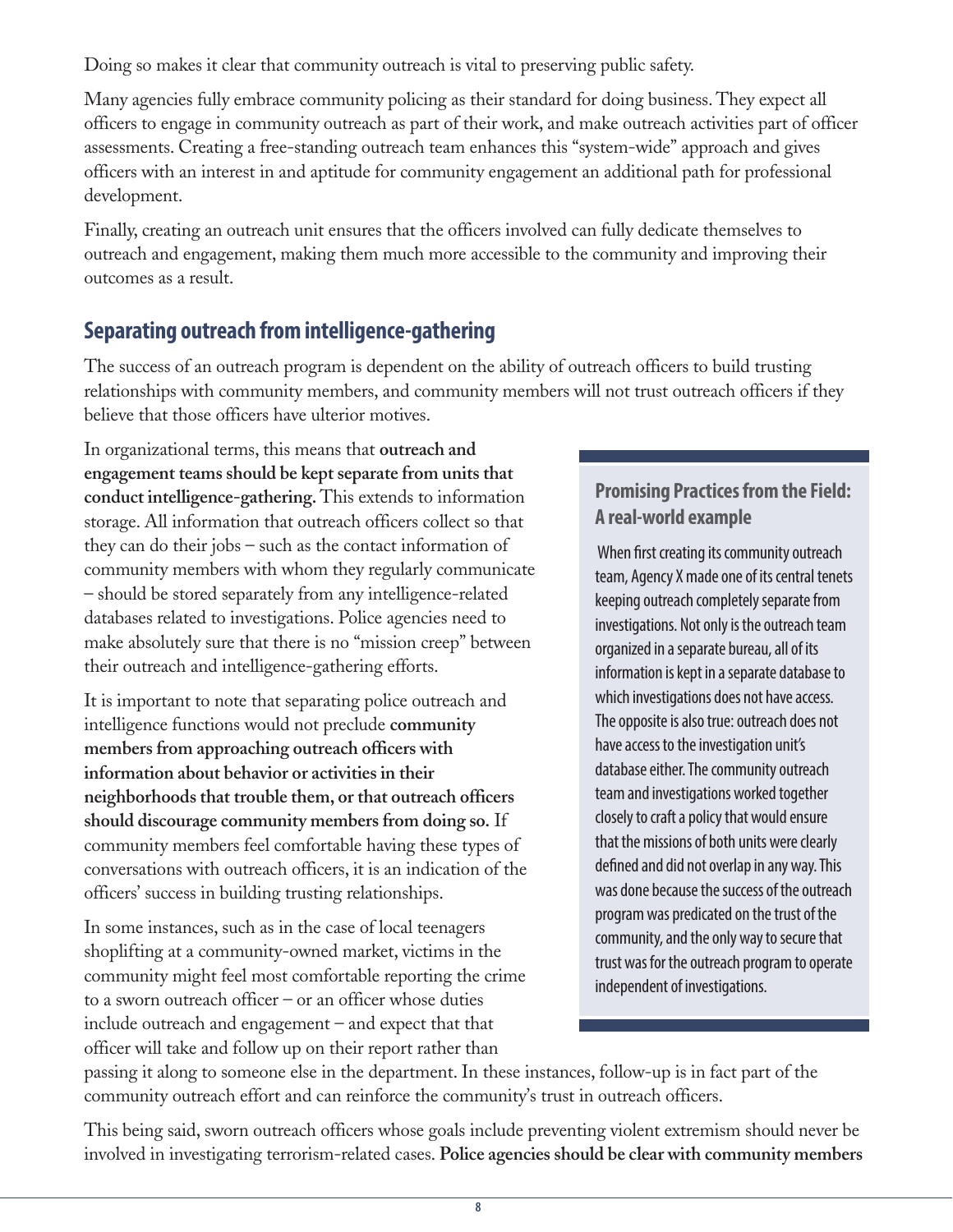**about how any information that they share will be handled, whether that means implementing an intervention plan or passing it along to federal law enforcement.** 

# **Capacity challenges and how to overcome them**

In some agencies, keeping outreach teams entirely separate from investigative units is not feasible for reasons of capacity and funding.

In these cases, what matters most is separating all outreach and intelligence-gathering. **Even if outreach officers are not grouped into a separate unit, they should never participate in any intelligence-gathering activities in their community engagement capacity.** 

### **How to organize your outreach team: Preventing officer burnout by ensuring appropriate staffing levels**

Regardless of where an outreach program is organized within a police agency, it needs to be as well-staffed as is possible. Building and maintaining relationships with community members is time-intensive. Outreach teams that are understaffed run the risk of burning out their outreach officers and alienating community members who see engagement efforts as inconsistent or sporadic.

Ideally, departments would have enough available funding to have two outreach officers assigned to each of the major communities within their jurisdiction, so that assignments and responsibilities could be shared between them. This staffing level would demonstrate the agency's commitment to the long-term sustainability of its engagement efforts. It would also guard against officer burnout, which can lead to the loss of key team members. Finally, it would demonstrate to outreach officers that they are valued by their agencies and that their particular skill sets are considered crucial to the work of their organizations.

Given the constraints of funding, however, this commitment to outreach may not be possible, especially in smaller agencies. **If budgets permit, agencies should aim to have at least one or two full-time outreach officers who are able to build relationships with the various communities represented in a given jurisdiction. Departments without the resources necessary to have any dedicated outreach officers can instead assign officers to dedicate a percentage of their time to engagement with a given community.** 

#### **RECOMMENDATIONS**

# **Determining the best organizational approach for your agency**

- 1. **Outreach and intelligence-gathering must be separated.** Community members are much less likely to trust outreach officers if intelligence-gathering is part of their mandate and if they are organized within intelligence units. This does not mean that community members cannot or should not approach outreach officers with information about things in their neighborhood that they find concerning. These types of conversations are evidence of successful relationship building. This being said, outreach officers should be clear with community members about how any information that they share will be handled, whether that means implementing an intervention plan or passing it along to federal law enforcement.
- 2. **Multiple outreach officers should be assigned to each major community within a given agency's jurisdiction.** This staffing plan will prevent officer burnout, demonstrate a commitment to the longevity of outreach initiatives, and ensure that the community members are not unintentionally alienated from the police department because outreach officers are not always available.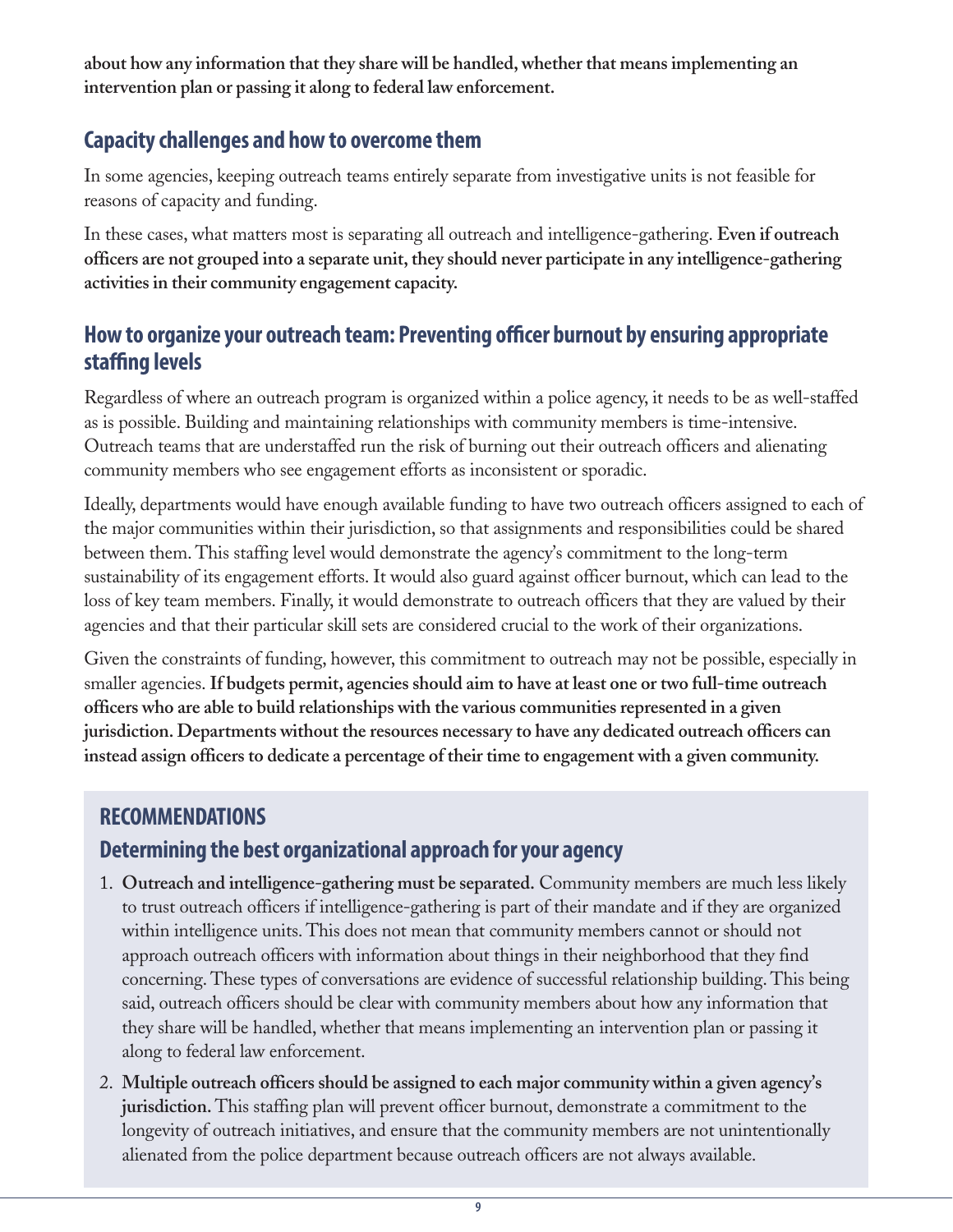# STEP III: Staffing your outreach team with the right people

Once a police agency has determined its outreach program's guiding philosophy, where in the department it will be organized, and how many people will staff it, the next step is finding the right people to do the job. The success of an outreach program is dependent upon the ability of its team members to form trusting and lasting relationships with community members.

There are three things to consider when recruiting officers for an outreach team: personality, how well the team reflects local demographics, and ensuring that the team has a diversity of background and engagement styles.

# **Personality: What to Look for in recruiting outreach program team members**

Cultural competency is important to consider when recruiting outreach officers. Personality traits are also important. **Successful outreach officers are open-minded, outgoing, and eager to learn.** They are able to put people at ease, genuine in the interest that they take in others, respectful of people from different cultural traditions or socio-economic circumstances, willing to admit mistakes, and determined.

Culturally competence is not a prerequisite for placement on an outreach team. According to a general consensus of police outreach experts consulted for this report, personality matters more to the success of an outreach team than pre-existing cultural competence. Cultural competence can be taught – and indeed the process of teaching cultural competence can be an effective way to build bridges with community members, if community members are involved in the process of educating officers.

Learning how to be an effective and agile communicator, however, is much more difficult. This is not to say that all successful team members are talkative extroverts. While some community members might respond positively to "large personalities," others are more comfortable with officers who take a more subdued – but no less dedicated – approach.

#### **Promising Practices from the Field: a real world example**

Agency X credits much of its success in building strong relationships with the incredibly diverse community that it serves to three factors: first, its leadership is local; second, its ranks are representative of the community as a whole; third, the members of the department – from the executive level down – are accessible to community members. To give an example: the leader of Agency X received a letter from a community member who was concerned about the treatment of her granddaughter in custody. The leader of Agency X called the grandmother immediately using the number that she had provided in her letter. The grandmother was surprised that the Agency X executive was reaching out to her, but he viewed it as a necessary and important part of his job. This combination of accessibility and familiarity means that Agency X is seen as a department that is contained within the community rather than being set apart from it.

Successful team members share a talent for listening to community members, a commitment to the outreach and engagement ethos, and an understanding of the importance of relationship-building to the safety and well-being of the entire community.

#### **Although the personality of outreach team members matters far more than their cultural background, the ideal outreach team would have members who reflect the diversity of the community they serve.**

Similarly, team members who are "locals" (people who grew up in or have spent many years in the community) are often able to more easily build relationships with community members. They have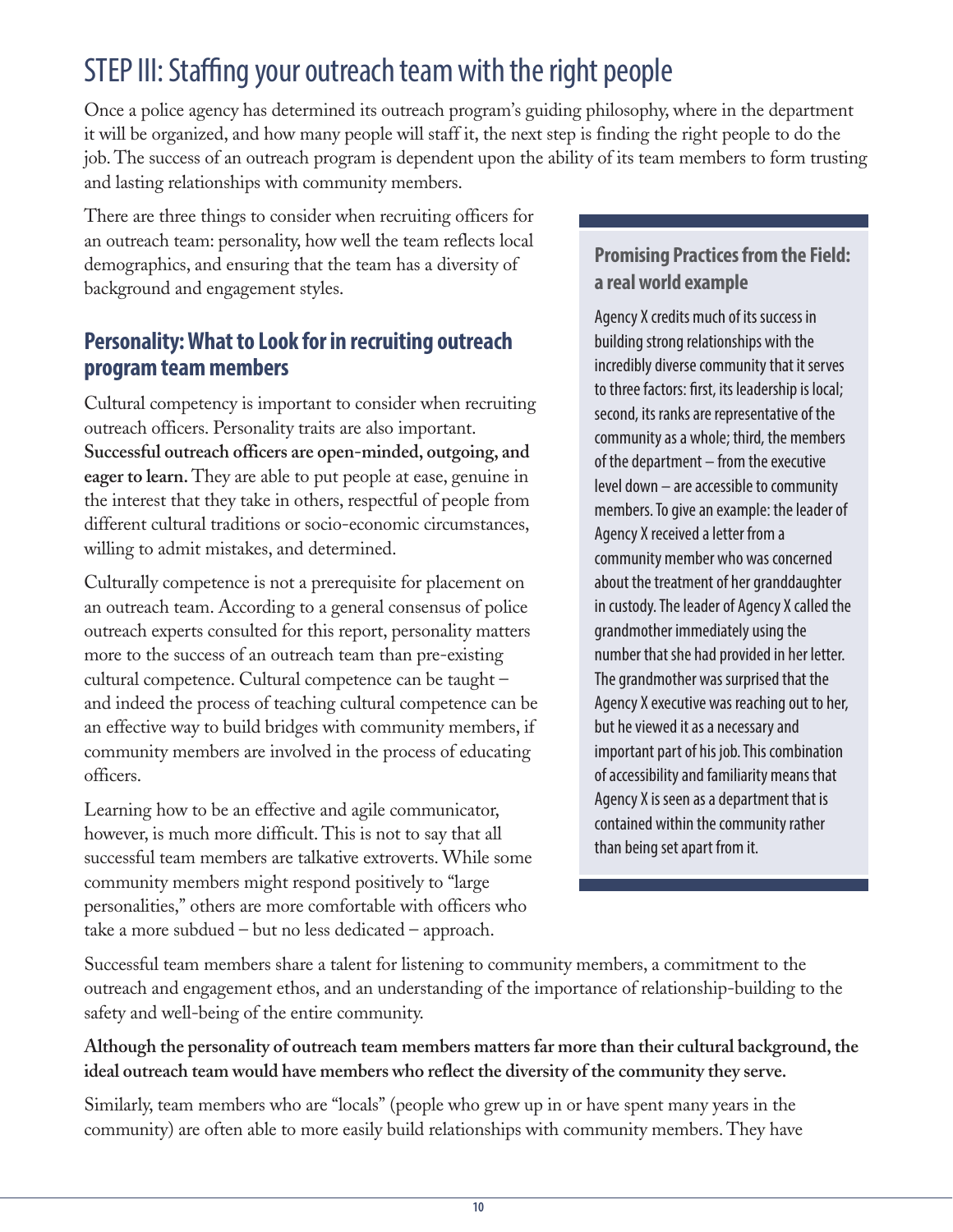community touchstones in common, such as where they went to high school or the church that they attend.

This attention to diversity should extend to gender as well. Women in the community, for instance, are often more comfortable engaging with female outreach officers.

In order to put together a successful outreach team, a police department may need to recruit individuals from the community who are not sworn officers. Civilians can bring essential skills to the team – such as cultural competencies, language skills, and longstanding relationships with community members – that are critical to the success of outreach initiatives.

**Strong outreach teams have members with diverse backgrounds and engagement styles.** While some community members might respond more favorably to a high-energy outreach officer, others might be more comfortable with an officer with a more low-key approach who grew up in their neighborhood. These are equally valid approaches to community engagement. Ideally, an outreach team is able to deliver them both.

# **RECOMMENDATIONS**

# **Staffing your outreach team with the right people**

- 1. **Outreach program team members should be open-minded, outgoing, and eager to learn.** Community members are responsive to those who demonstrate an interest – and investment – in their lives and their cultures.
- 2. **Outreach teams should reflect the diversity of the community with which they are engaging.** Team members who speak the same language (both literally and culturally) as the communities in which they are working are much more likely to be accepted by community members.
- 3. **Being local matters.** Community members are often more willing to trust the outreach efforts of officers whose personal backgrounds are tied to the community and who are therefore seen as having a sincere interest in its safety and well-being.
- 4. **Team members should be committed to the outreach and engagement ethos.** This means that they must understand the importance of building relationships of trust with the community to police work.
- 5. **Outreach teams should be diverse of background, engagement style, and gender.** Different community members respond to different things. Some feel more comfortable interacting with women, others might prefer to speak with someone who shares a background similar to their own, and others might be more receptive to team members who are low-key. A strong outreach team is built from both sworn and non-sworn members who have diverse – and complementary – traits, experiences, and expertise.

# STEP IV: Developing a training program

Once an outreach team has been built, its members must be trained. Robust outreach programs have officers who are equipped with the skills and knowledge to forge productive partnerships with the community. This includes cultural awareness training, language training, and training on what radicalization to violence does – and does not – look like.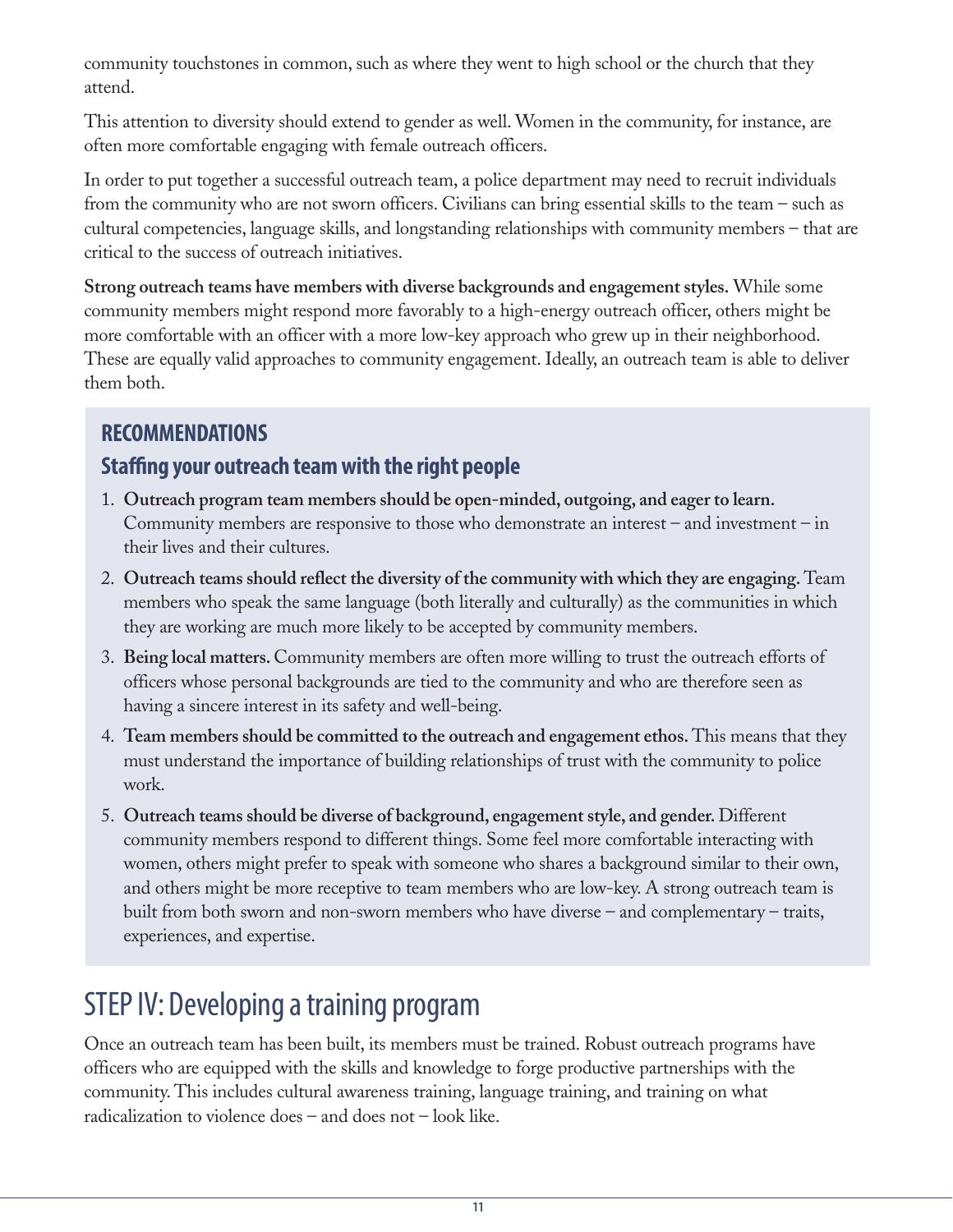# **Cultural awareness training**

Formal training on cultural awareness is a crucial part of fostering understanding between police officers and the communities that they serve.

#### **What cultural awareness training is**

Cultural awareness training focuses on building officer understanding of community members with diverse backgrounds. It covers topics like religious practices and holidays, forms of dress and adornment and what they mean, the history of a given community, and harmful stereotypes and the effects that they have.

Cultural awareness training, it should be noted, is not sensitivity training. Sensitivity training tends to focus things that officers "can't" and "shouldn't" say or do because they can cause offense. Such a focus on "don'ts" can make officers less inclined to engage with community members because they are afraid of saying the wrong thing. Cultural awareness training, on the other hand, is about promoting positive interactions between officers and community members.

#### **Why it matters**

Having the knowledge that cultural awareness training provides makes officers more comfortable in engaging with community members. Mandating this training also demonstrates to the community that their local police agency understands the importance of learning about them, their customs, and their needs.

#### **How to put a curriculum together**

#### **The best way to craft a cultural awareness training is to involve community members in its development and delivery.**

First, using community members ensures that the training is effective: there is no better authority on the cultural mores and practices of a given community than the community itself.

Second, cultural awareness training builds a bridge between community members and their police department. It gives officers and community members the opportunity to get to know each other, and to ask questions of each other in a non-threatening environment, in order to build understanding and trust. Bringing the community into the training process underscores that the police are a part of and work for their communities.

**Any officers who have a strong record of community engagement and an in-depth knowledge of the community should also be involved in the development and delivery of cultural awareness curricula, and should discuss best practices and lessons learned from their experience in the field.** These officers can be used as a resource to educate their colleagues about topics such as:

- The historical relationships among different community groups and between those groups and the department;
- How to navigate any fault lines within the community so as to preserve their relationships with everyone involved; and
- Any existing outreach initiatives in which the department is currently engaged.

#### **When and to whom this training should be offered**

This training should be offered regularly, both in the academy and in-service. It should also be mandatory for all members of an agency, whether or not they are sworn officers.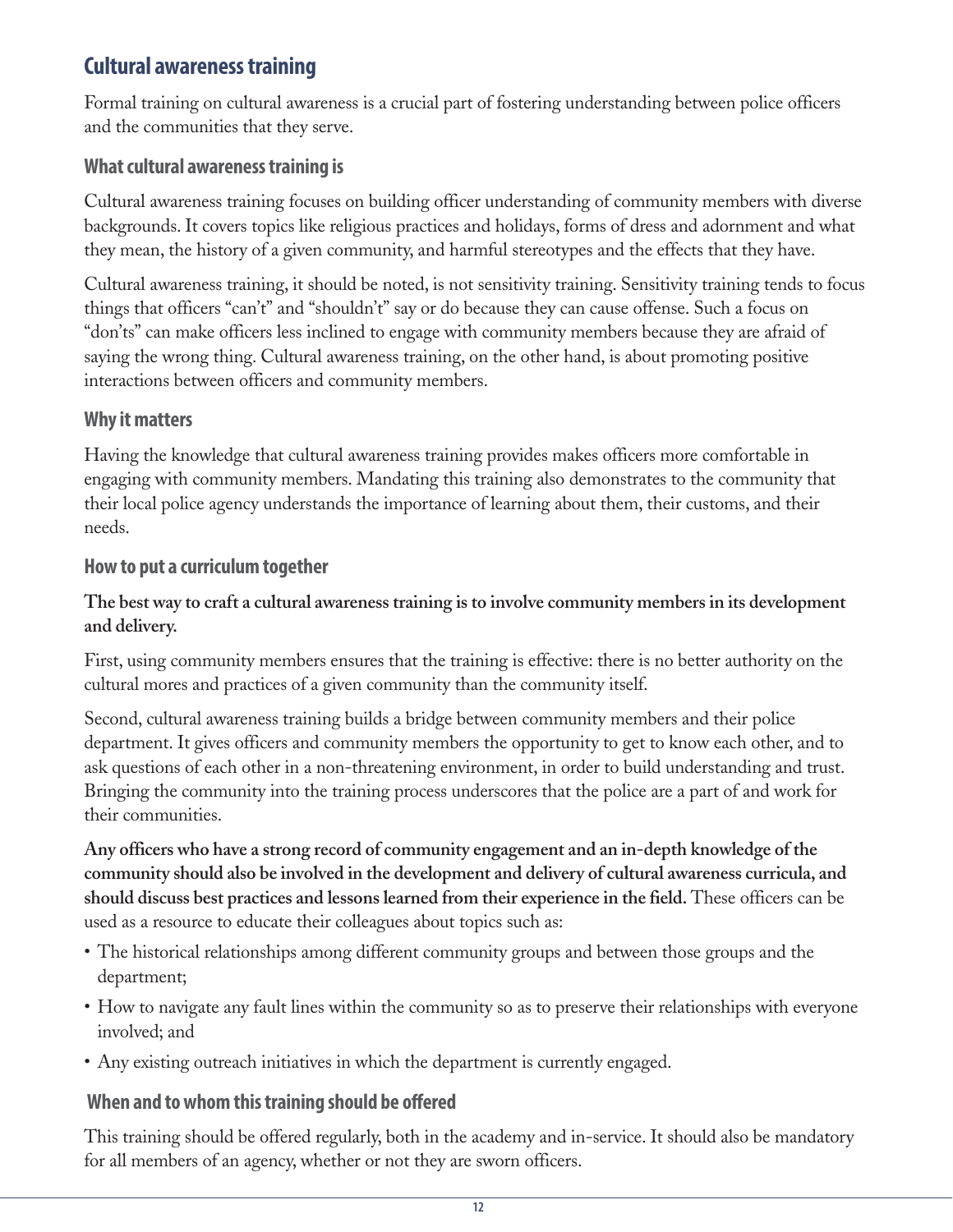Comprehensive training for officers and civilians is important for two reasons: 1) all members of a police department should be provided skills to effectively engage with the community; and 2) widespread training reinforces the importance of cultural competency and makes it a central feature of agency culture.

### **Training on recruitment to violent extremism**

For officers to appropriately interact with citizens regarding violent extremism prevention, they must be trained on what violent extremism is, what it is not, and how outreach officers should handle any concerns that may exist in a community about radicalization and violent extremism.

#### **What this training should cover**

Any training program on violent extremism should address all forms of violent extremism, including extremism inspired by al Qaeda and ISIS, anti-government sentiment, and white supremacy. This training should cover topics such as the radicalization process; the role of the internet and online forums in facilitating extremism; the social and psychological factors that might make a community member vulnerable to extremists' recruitment efforts; and the behaviors that may indicate that a community member could be considering committing a violent crime. Comprehensive on-site and on-line training modules on many of these topics are available from the U.S. Department of Justice, Bureau of Justice Assistance, State and Local Anti-Terrorism Training.2

Materials that describe the violent extremist threat are available elsewhere.3 The key points that training on violent extremism should cover are:

- **There are many types of violent extremism.** Sovereign citizens, white supremacists, eco-terrorists, and individuals inspired by al Qaeda and ISIS are all serious concerns for the police, and should be examined in-depth as part of any training on extremism and radicalization.
- **There is no profile of a typical violent extremist.** Identifying extremism depends on a careful case-by-case assessment of a variety of factors.
- **"Different" does not equal "threatening."** One of the best ways to learn how to identify a threat is to learn what does not indicate a threat. Carrying religious symbols and engaging in religious practices, for example, are not signs of radicalization to violence. For example: baptized Sikhs wear a religious symbol known as a "kirpan," one of the five articles of faith which they are required to wear at all times. The kirpan may resemble a dagger or sword, but it is not intended to be used as a weapon. It is purely symbolic and is worn as a reminder to resist personal weaknesses.<sup>4</sup>
- **Police agencies and community members are partners** in preventing violence inspired by extremism, with the shared goal of keeping their communities safe.

#### **When and to whom this training should be offered**

As with cultural awareness training, training on violent extremism and the radicalization process should be offered regularly, both in the academy and through in-service training.

<sup>2</sup> https://www.slatt.org/

<sup>&</sup>lt;sup>3</sup> See, for example, the COPS/IACP publication "Using Community Policing to Counter Violent Extremism," p. 5-7. http://www.cops.usdoj.gov/outside.asp?http://ric-zai-inc.com/ric.php?page=detail&id=COPS-P299

<sup>4</sup> http://www.sikhs.org/art12.htm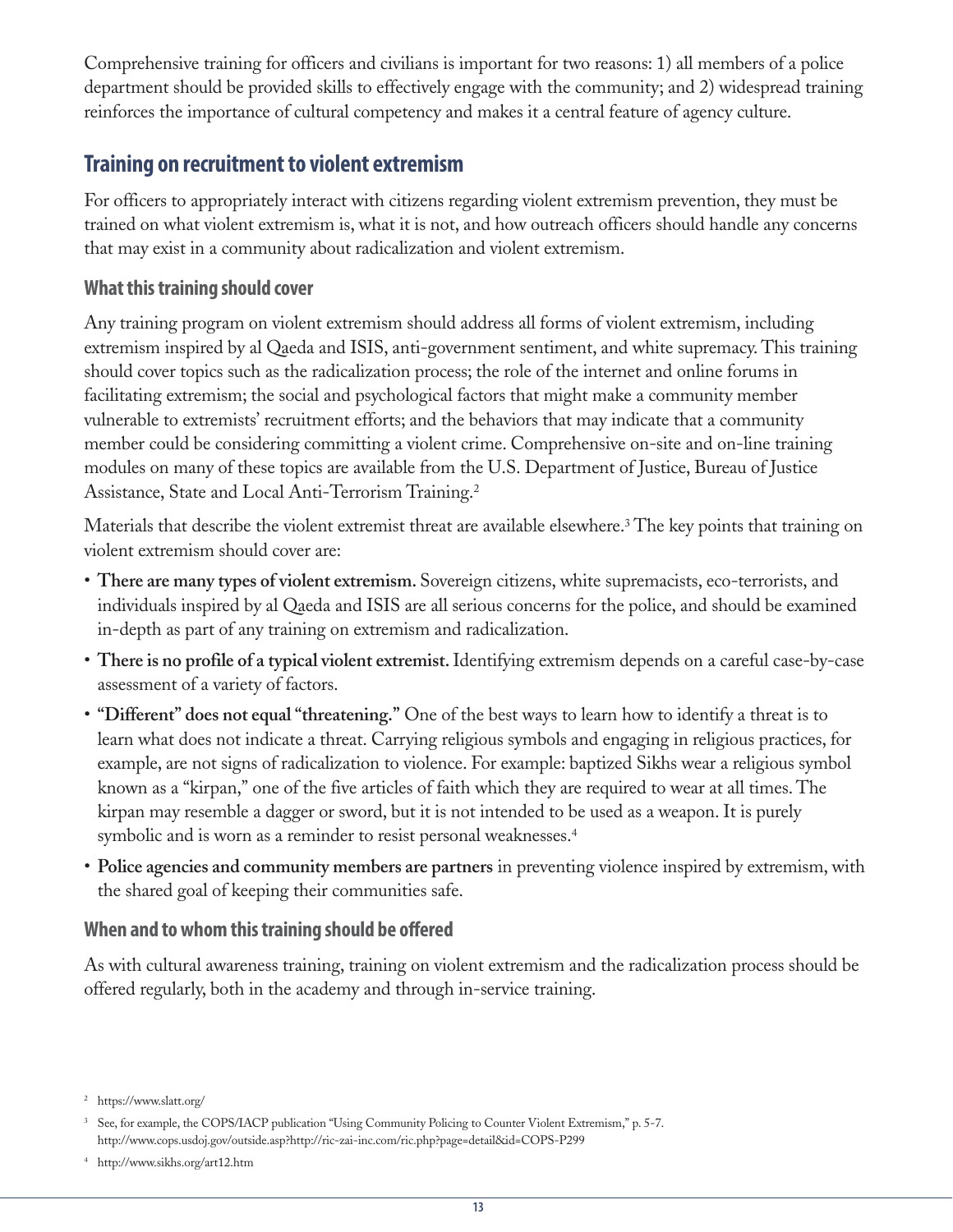Also, in recognition of the public safety partnership between police agencies and their communities, **police should consider including community members in at least some of every local law enforcement agency's training and educational programming related to radicalization and violent extremism.** 

Ideally, community members and police officers should experience this training together.

There are multiple benefits to joint training. Having police and community members trained together shows the community that the police consider them to be partners in preventing extremism, not potential extremist threats. Second, including the community in such training empowers them to help protect their community by identifying any individual that may be radicalizing to violence. Third, joint training enables police and community members to discuss how cases of possible radicalization to violence will be handled, who should be contacted, and the types of non-law enforcement interventions that may be available.

# **Language training**

For some communities, such as newly-arrived refugee communities, English language proficiency is the exception rather than the rule. Outreach and engagement in these contexts can present communication challenges. Agencies may choose to use officers within the agency who possess the applicable language skills or neutral, certified interpreters from the community. Another available tool is a fee-based "language line," which is a call-center translation service.

However, the most effective outreach occurs when engagement officers are able to interact naturally with community members, without the intervention of an interpreter. As a result, training in the language (or languages) spoken in the communities is essential for engagement team members.

#### **Goals of language training**

**It is unrealistic to expect that many officers will be able to achieve proficiency in the many languages present in their jurisdiction. Basic language training in whatever language is spoken by a significant number of community members should be provided to outreach officers. The goal is to equip all team members with a working knowledge of key words and phrases that will prove useful in their engagement efforts.** Language training enables outreach officers to interact team members with their community members and demonstrates to the community the officers' sincere investment in building relationships with them.

#### **How to develop a language training curriculum**

As with cultural awareness training, language **training programs should be developed in collaboration with the community.** Police executives can invite community leaders with the appropriate language skills to assist the department with developing a training curriculum that equips outreach officers with basic vocabulary and phrases that will be most helpful to them in their outreach initiatives. This is productive both in terms of providing officers with important language skills and as a means of building relationships with community members.

Similarly, **officers who speak a language that outreach officers need to learn (whether or not they are outreach officers themselves) are a valuable resource** and can be drawn upon to provide some instruction to their colleagues.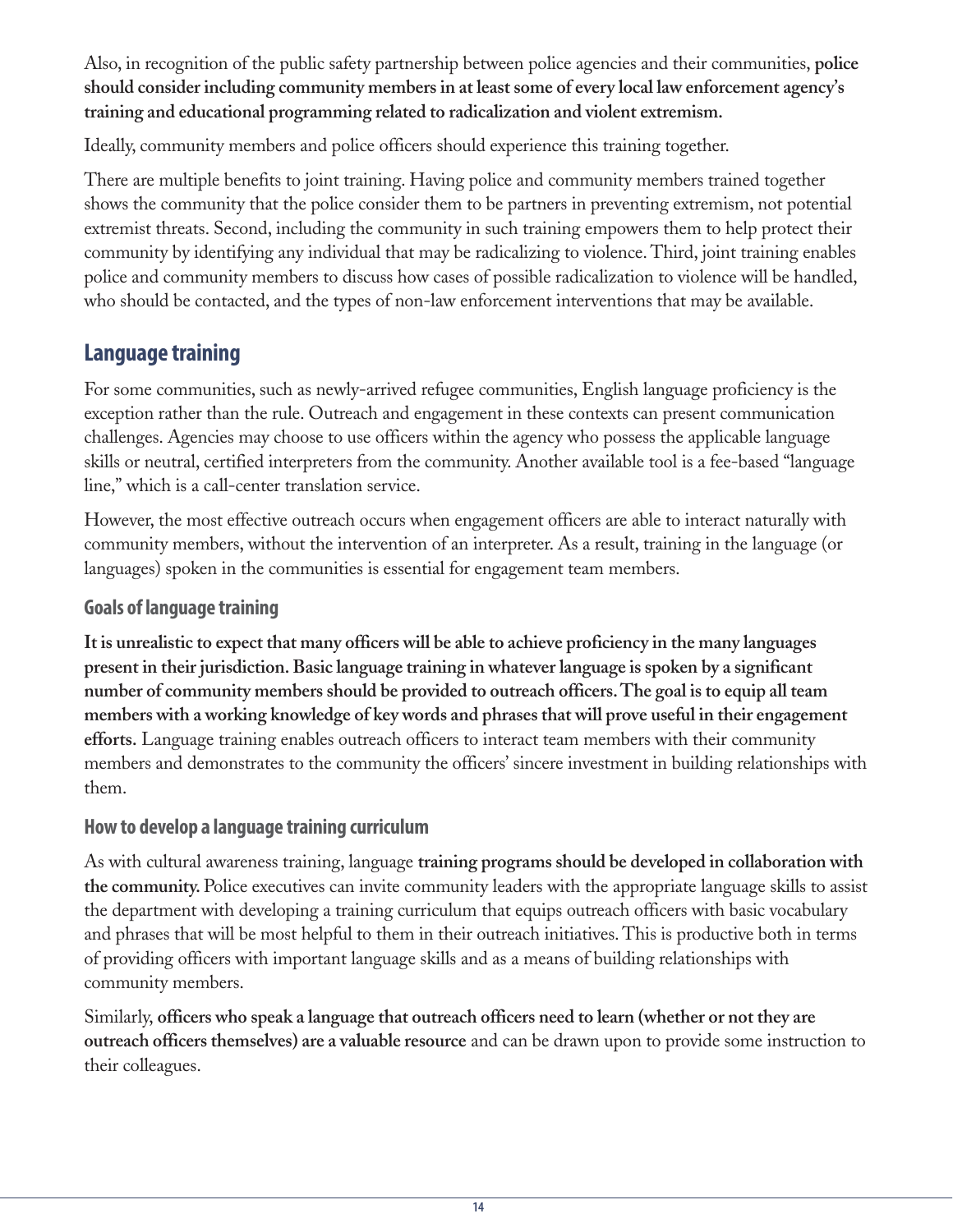# **RECOMMENDATIONS**

### **Developing a training program**

- 1. **Develop and deliver cultural awareness training in cooperation with community members.** Cultural awareness training demonstrates that the agency is invested in and understands the importance of developing a nuanced understanding of the community that it serves and gives community members the opportunity to become personally invested in the work of the agency.
- 2. **Require that every member of the agency complete this training.** Outreach officers are not the only members of a police or sheriff's department who engage the community. Every member of a department – sworn and non-sworn – should be given the opportunity to develop the understanding that they need in order to be successful in their interactions with community members. Training all employees in cultural awareness also reinforces the importance of cultural competency in agency culture.
- 3. **Provide training on radicalization and violent extremism that addresses the full spectrum of extremist beliefs.** All forms of violent extremism are serious concerns for law enforcement and the community, and must be addressed in any training or educational programming centered on violent extremism and radicalization to violence.
- 4. **Provide educational programming on radicalization and violent extremism for community members and involve community members in law enforcement training on those topics.** Community members and law enforcement officers are partners in addressing the dangers posed by violent extremism and therefore both need to understand what it does – and does not – look like.
- 5. **Provide basic language training to outreach officers in the languages most commonly used by community members.** Language training can range from formal classes to "cheat sheets" such as laminated cards with common expressions for use during traffic stops or informal encounters with community members.

# STEP V: Developing partnerships with other local agencies

Strengthening relationships with other local government agencies will improve the delivery of services to the community and the sense of community among service providers. A "whole government" approach is a necessary complement to the "whole community" approach to police outreach programs.

#### **Outreach among government agencies**

Police departments should aim to partner with local sheriffs' departments, school officials, mental health and social service providers, local representatives of federal agencies (such as the FBI and the local U.S. Attorney's Office), local government administrators, and others.

#### **Why these partnerships matter**

Efforts to build community resistance to violent extremism should not be separated from other community policing initiatives. Building partnerships with local agencies and social services providers helps police officers identify resources for community members they encounter in course of their outreach. Knowing where to send someone for food stamps, health care, transportation assistance, mental health counseling, and other services is a way to promote trust and demonstrate that police agencies are partners in ensuring the community's well-being.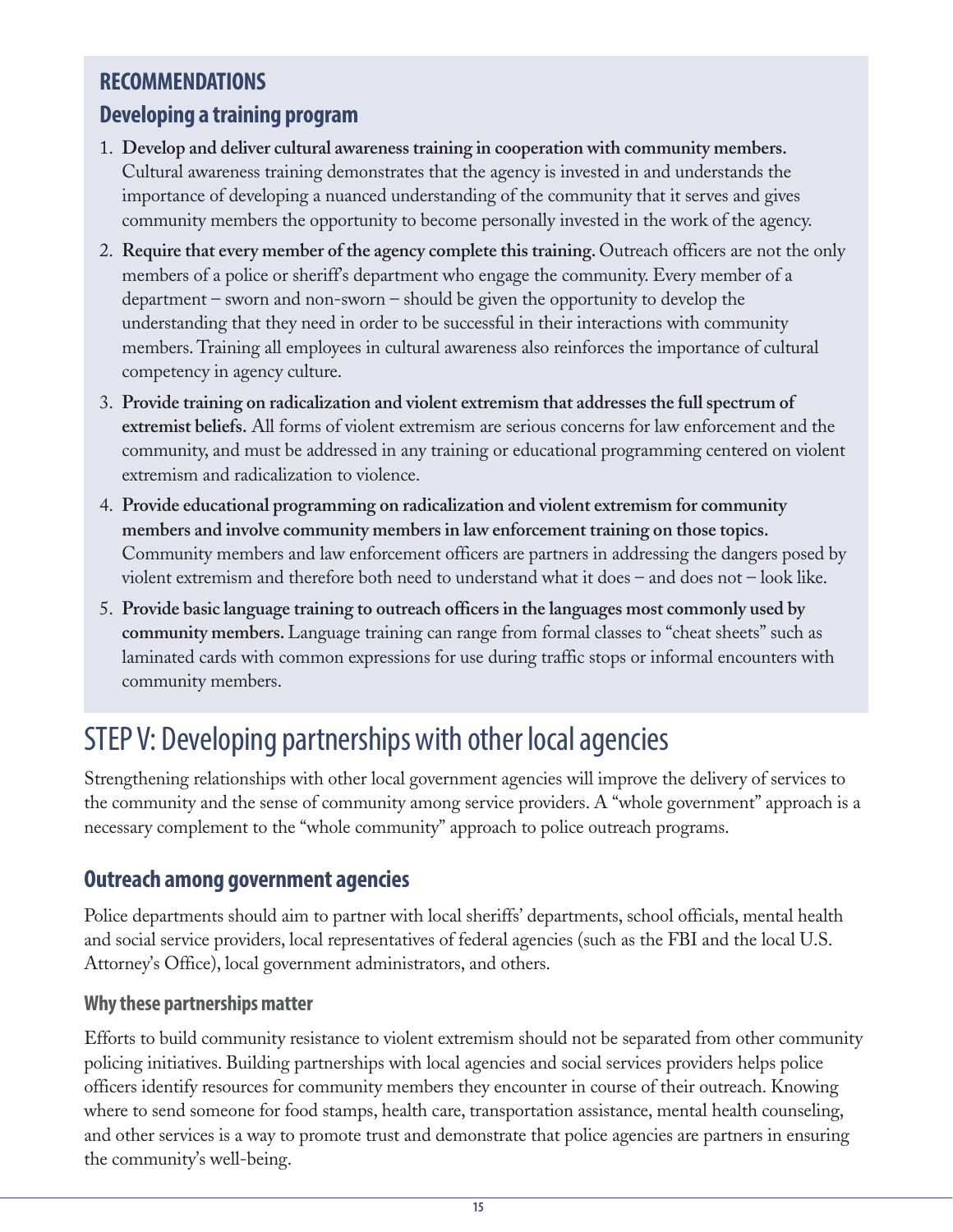Furthermore, individuals exhibiting signs of radicalization to violence may be experiencing problems that are appropriately addressed by social services and mental health officials. Building relationships between police outreach officers, local agencies, and other service providers can facilitate the process of getting people the help they may need.

#### **How to build these partnerships**

The first step in building bridges among different government agencies is often a simple request for help. Conversely, another effective way of reaching out is to offer services. For example, police outreach officers can provide cultural awareness training to other types of government agencies, as well as classes on violent extremism. Classes and informational sessions like these are also an opportunity to lay the groundwork for the creation of intervention programs, discussed in detail below.

An effective way to sustain interagency partnerships is by creating a working group. A representative from each agency then attends working group meetings to discuss issues, events and concerns; propose activities and initiatives; and coordinate community outreach efforts. The efficacy of working groups depends on how frequently they meet and how many agencies are consistently represented at every meeting.

# **Multiagency outreach to the community**

Multiagency outreach is one way of building relationships among the various government agencies and between those agencies and their community.

#### **Multiagency outreach in practice**

Multiagency outreach can take any number of forms, such as shared participation in community-led events and groups, shared town halls and community meetings, and shared participation on community boards. These forums give community members the chance to see that these agencies all work together. It also gives them the opportunity to have the full range of their concerns heard – and met – by all of the police and governmental bodies that are tasked with ensuring their health and safety.

When conducting outreach, local police agencies should make clear that they are different from federal law enforcement agencies and have different functions. Federal agencies with immigration enforcement authority, for example, may be feared or the target of resentment in some immigrant communities, so outreach officers should clarify that they do not monitor immigration status of their constituents. It is equally important, however, to be up front about the fact that federal government agencies such as the U.S. Attorney's Office, FBI, and Department of Homeland Security are partners in ensuring the safety and well-being of local communities.

In this way, police and sheriffs' departments can serve as a bridge between federal law enforcement and community members, facilitating relationship-building between community members and their federal partners on the basis of their shared desire to secure the safety and well-being of their community.

#### **Why it matters**

Multiagency outreach is crucial for developing and maintaining relationships with community members for two reasons. First, community members might not know which government agency is best equipped to address their concerns. Being able to address all of them at once makes it easier and faster to identify the department with whom they should be speaking. Second, if collaboration among these various agencies is necessary to address a given community member's issue, that need can be identified and worked out immediately among the government representatives in the room.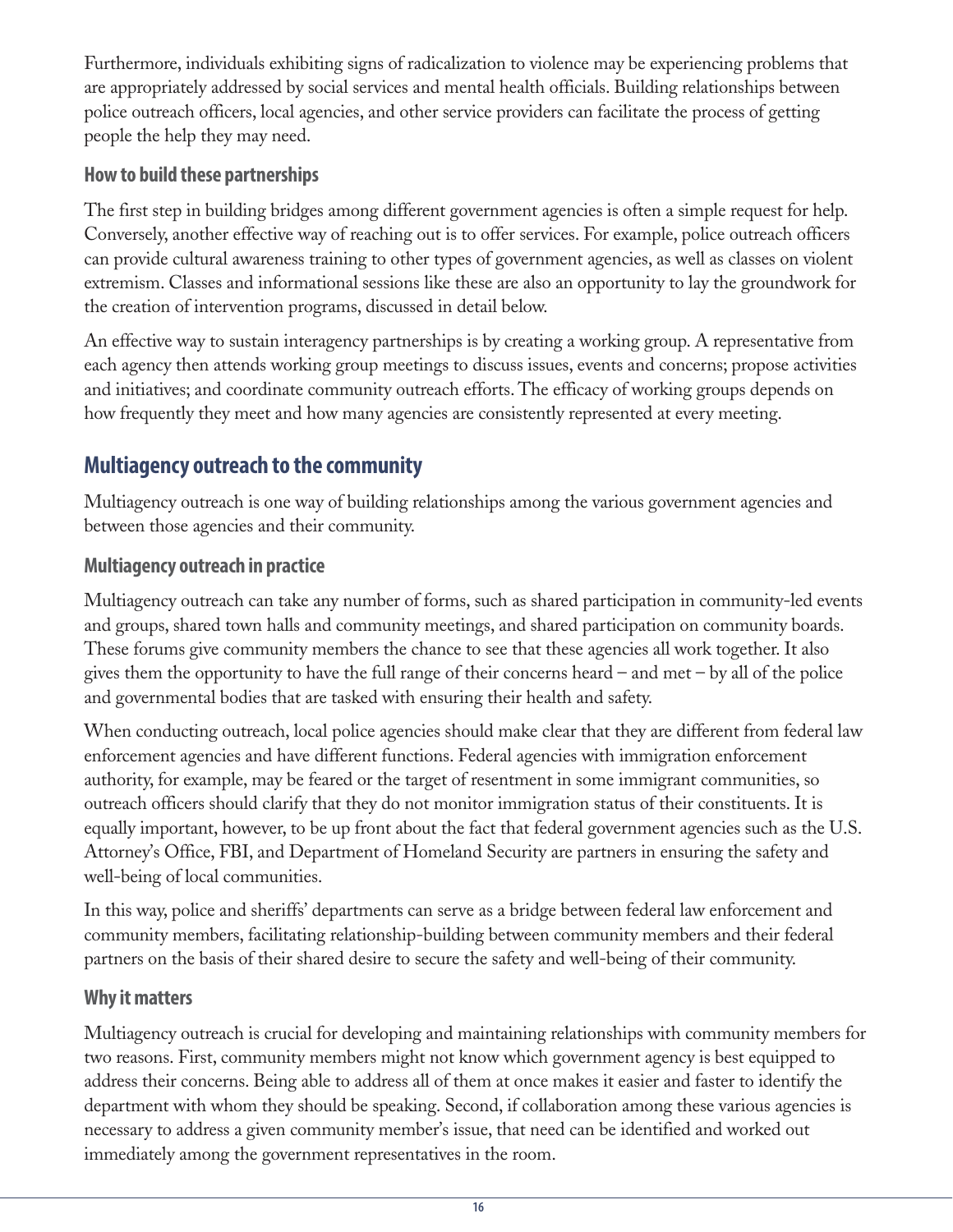### **RECOMMENDATIONS**

# **Developing partnerships with other local agencies**

- 1. **Reach out for assistance and advice from other government agencies.** For local police agencies, building relationships with other government agencies is often as simple as asking for help, or offering help.
- 2. **Form interagency working groups.** Interagency working groups are a productive model for addressing concerns in the community that extend beyond the authority of the police department.
- 3. **Participate in multi-agency outreach.** Local agencies should be as accessible as possible to the community and should also make it clear that they are all working in the service of that community. One of the most productive ways to do this is through multi-agency outreach, in which multiple agencies participate in community meetings, town halls, and other venues.

# STEP VI: Developing an assessment and intervention plan

Community outreach is about addressing the entire range of concerns in various communities about crime, quality-of-life issues, and any other matters that involve the police.

However, when outreach programs are successful in building relationships of trust between community members and the police, community members may tell outreach officers if they have concerns about persons they suspect of criminal activity, or people who they believe are being drawn towards violent extremism.

This may not happen frequently, but nonetheless it is important for outreach programs to have a plan in place for handling situations in which community members tell outreach officers about concerns or suspicions regarding potential terrorist activity.

#### **Why assessment and intervention plans matter**

Policing agencies need to be prepared to decide how to address a situation when they receive information about individuals who may be radicalizing to violent extremism. Ideally, police will have a variety of options for dealing with such individuals, ranging from the initiation of a criminal investigation when warranted by the facts to counseling programs with clergy or community leaders for individuals that have not exhibited potentially unlawful behavior. Ensuring that this range of options exists as part of a formalized intervention plan is important for the success of a community outreach and engagement program.

Communities want to know, especially with respect to their youth, that efforts will be made to address destructive behaviors and turn individuals towards a productive path whenever possible. If the initiation of a criminal investigation is the only option available to the police in these situations, it is far less likely that communities will identify individuals who do not pose an imminent threat to public safety but whose behaviors are suspicious and troublesome. **However, if the police demonstrate concerted efforts to provide services that succeed in diverting troubled individuals off a path toward possible extremist violence, communities will embrace the effort and become invested in the success of the outreach and engagement program.**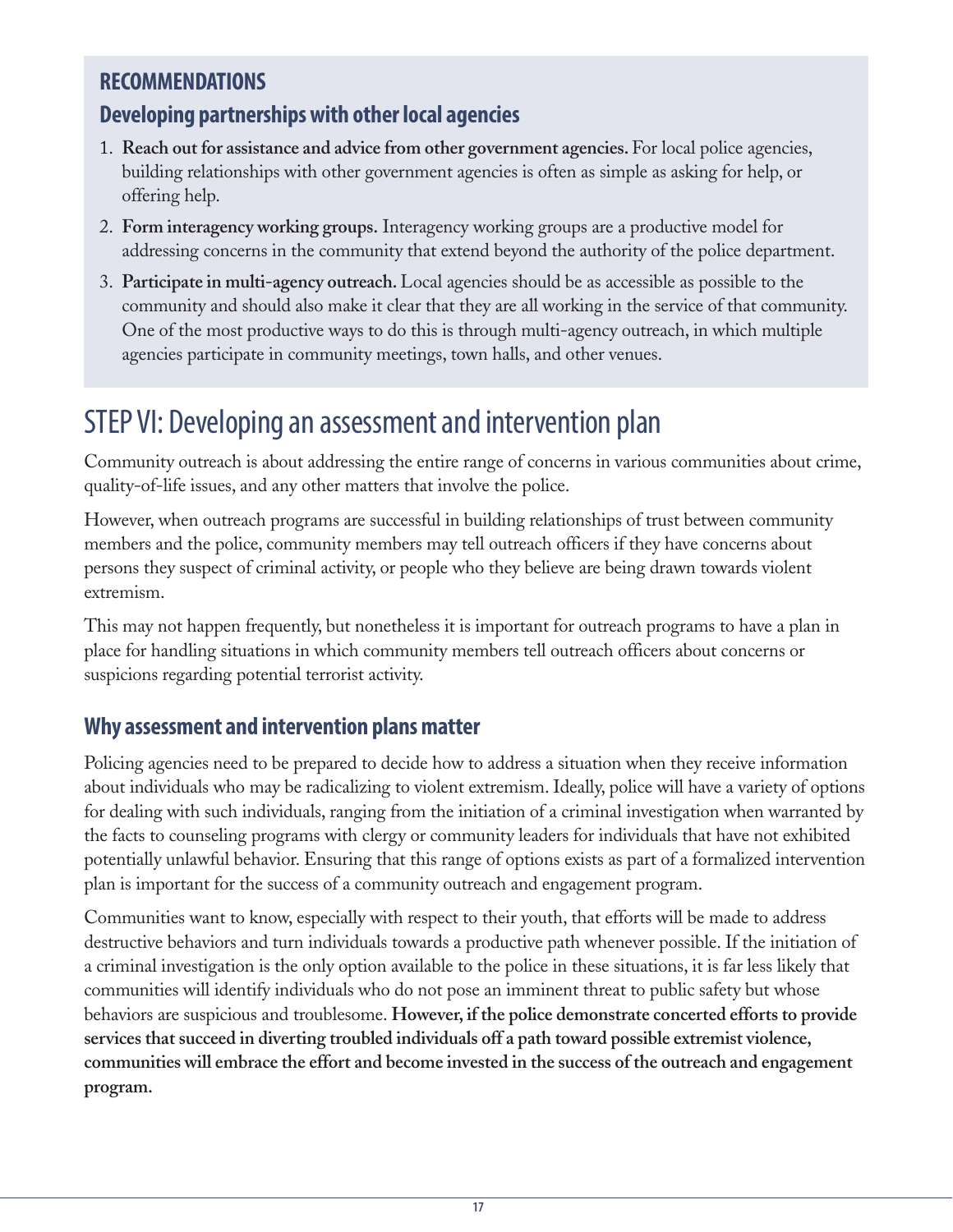# **Components of an assessment and intervention plan**

When police departments receive information, they need a process to assess the community member in question, and, if appropriate, initiate an intervention plan.

Assessments take many forms. Our research suggested that sometimes outreach officers will interview the individual in question and his or her family and friends. If mental illness is an issue, departments that have crisis intervention teams may use that resource to assess the situation. Others may need to seek assistance from other mental health professionals. In some cases, outreach officers may also need to gather information from other sources, such as schools, to better understand the behaviors that vulnerable community members are exhibiting and challenges they may be facing.

When the assessment concludes that the individual may have committed or is likely to commit a violent crime, the outreach officer must refer the case to criminal investigation authorities in the police department and, when appropriate, the FBI. However, when assessments conclude that the person in question has not reached this stage and is open to receiving help, outreach officers can initiate an intervention.

**The goal of an intervention is to identify and ameliorate the factors that can underlie an attraction to violent extremism – such as trauma, social isolation, unemployment, and mental illness – so that the extremism loses its appeal, and community members in crisis develop a sense of belonging to and investment in the well-being of their community as a whole.**

#### **Types of interventions**

There are two kinds of interventions: formal and informal.

Informal interventions are relatively common. A pastor might notice that a young congregant is starting to exhibit disruptive, aggressive, or otherwise questionable behavior, step in to serve as a mentor, and help the young person move away from criminality. Police outreach officers who have built a strong relationship of trust within a community can also serve in this mentoring and counselor role.

Formalized intervention plans, on the other hand, involve an established, interdisciplinary network of stakeholders – including police officers, community leaders, governmental and non-governmental social service and mental health providers, subject matter experts in areas such as adolescent behavior; victims' advocates, and faith leaders – who have laid out a set plan for helping vulnerable community members who appear to be headed down a path to violence. Ideally, this should include creating an intervention program which is tailored to these individuals' needs and coordinates their care so that the underlying issues that put them at risk of recruitment to violent extremism are addressed in their totality.

**While the police are a key part of interventions in the sense that they are partners in creating intervention plans and in make referrals to direct service providers, they are not typically service providers themselves.** The actual work of interventions – such as counseling and employment assistance – are handled by the other stakeholders.

Each jurisdiction is different. In some locations, the best way to organize and operate an intervention program is by using the police – as the agency connecting all relevant stakeholders – to lead it. In other jurisdictions, i.e., those with robust health and human services departments or organized groups of clinicians and social service providers in the community, these other agencies might be better suited to spearheading intervention efforts. In this latter case, the police department is still a crucial partner and resource in providing intervention services and referring vulnerable community members to the program.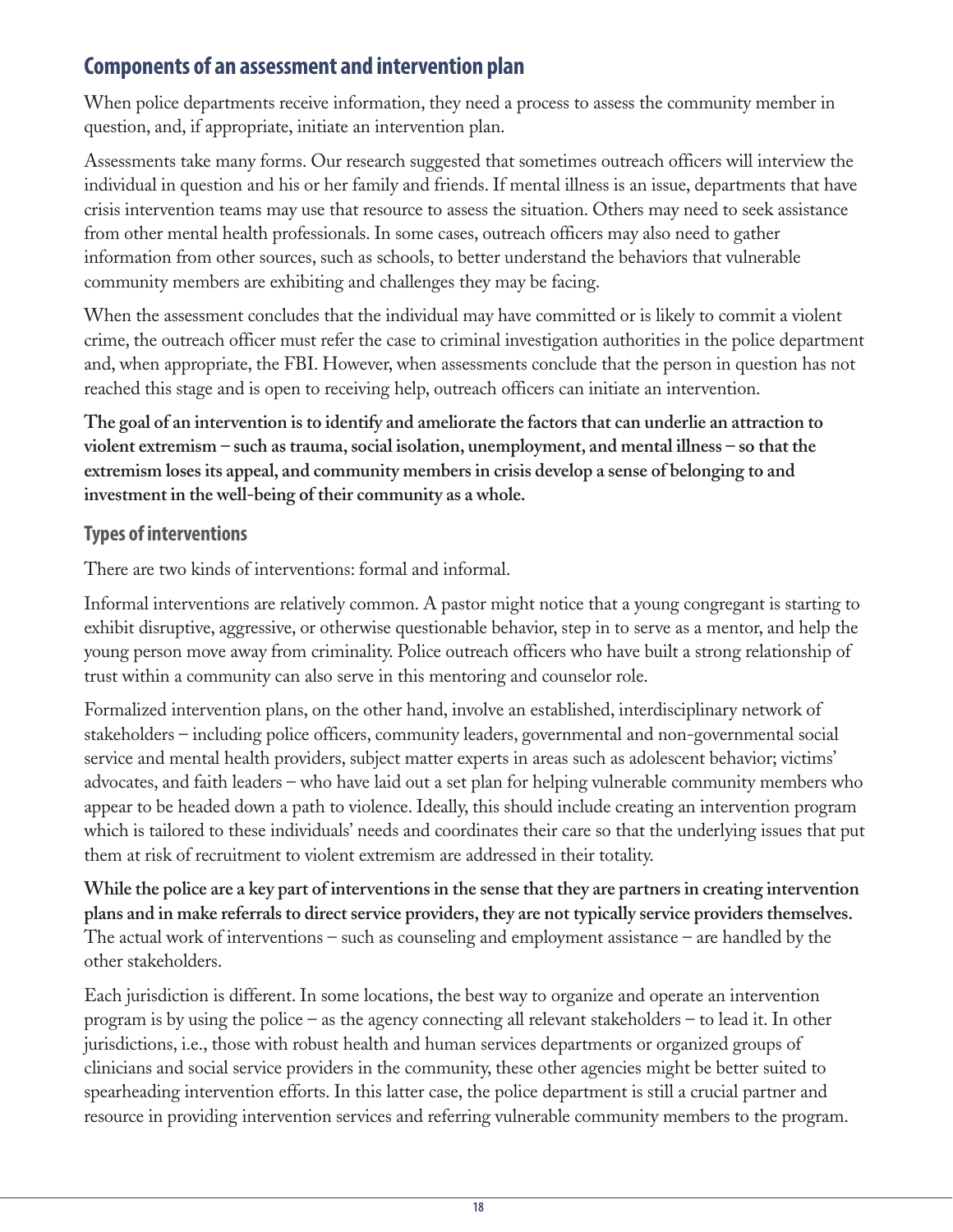Importantly, intervention plans that involve clinicians must take into account and incorporate all legal restrictions on information sharing, such as the Health Insurance Portability and Accountability Act (HIPAA), and include formalized cooperative agreements between police departments and nongovernmental organizations that will be providing services as part of the program.

#### **Examples of interventions**

Interventions should be tailored to the needs and circumstances of the community member involved. Components of an intervention might include:

- Providing the community member employment assistance;
- Providing educational assistance;
- Connecting the community member with appropriate social services;
- If the community member is a young person, involving him or her in activities organized as part of (or in partnership with) the intervention program, such as swimming nights, soccer programs, or book clubs;
- Having a faith leader mentor the community member;
- Providing mental health care with a culturally competent provider and coordinating transportation to and from the provider's office; or
- Sending an outreach team officer and a mental health clinician to speak to the individuals in question and ask them to voluntarily turn over any firearms that they might have in their possession.

The ideal intervention is holistic, taking into account and addressing the numerous factors that may contribute to a community member's attraction to violent extremism.

# **Developing an intervention plan**

In addition to their partners in local government, police agencies should also involve non-governmental stakeholders in developing and refining an intervention plan. This includes community leaders, nongovernmental social service and mental health providers, subject matter experts in areas such as adolescent behavior, victims' advocates, and faith leaders.

Including stakeholders in the development process is important for two reasons. First, the planning process will result in creation of a robust network of knowledgeable people in government and the community who are empowered to step in and provide guidance and services to community members in need. Second, widespread participation in the planning process will give members of the community and the local government the opportunity to shape the intervention plan, ensuring that it is comprehensive and culturally sensitive. They are also more likely to feel invested in the plan and its success if they are involved in its development. Involving communities in the development and implementation of an intervention program will also alleviate stigmatization that could be associated with those who participate in the program.

# **The importance of transparency**

Police and sheriffs' departments need to be fully transparent with communities when they create intervention programs that they will be used whenever possible, but that in many cases, criminal investigations and other enforcement actions will be required.

Community members who provide information about individuals to the police may have a strong preference that the person be referred to an intervention program. It is very important, however, that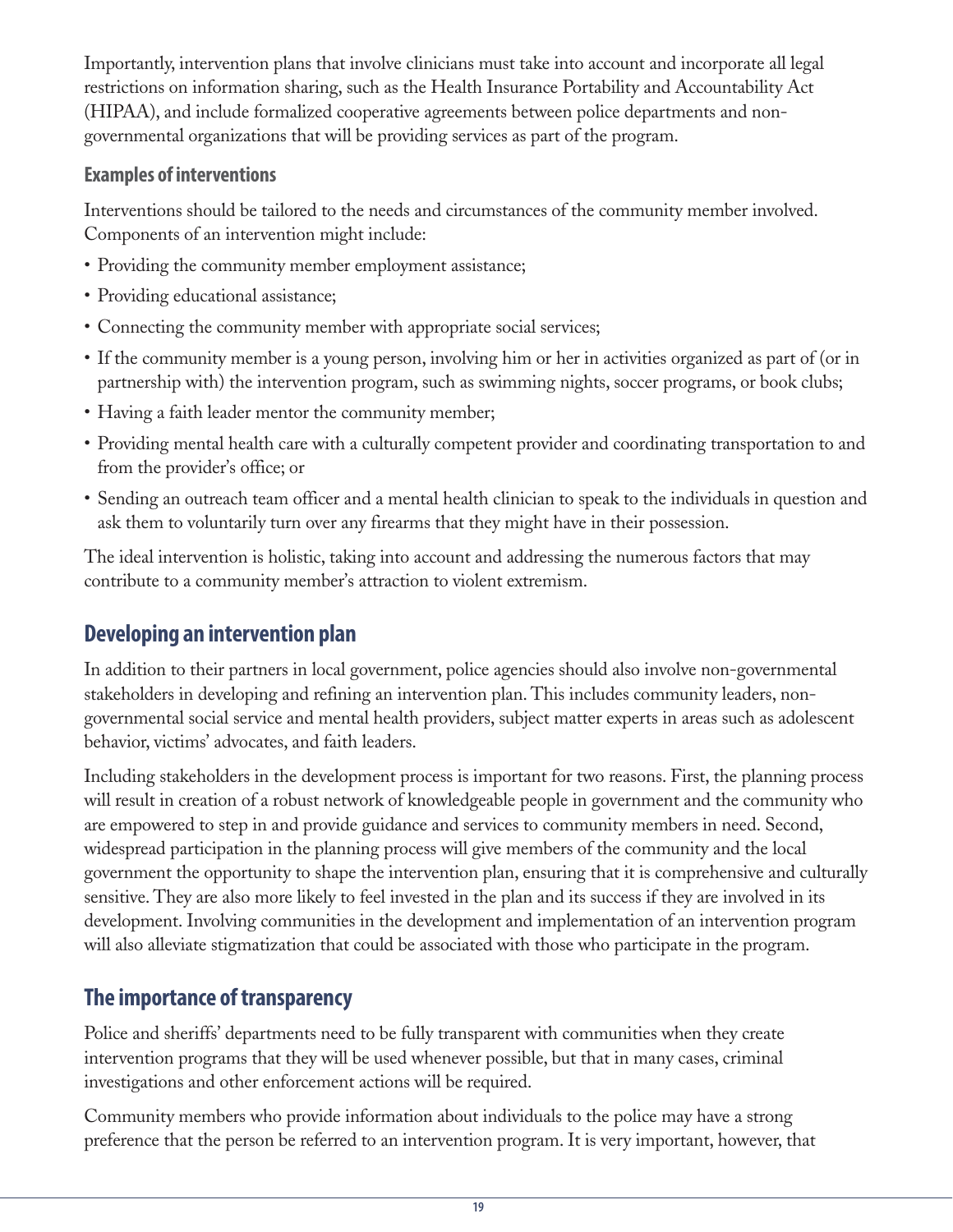community members understand that a case-by-case determination will be made and that sometimes it may be appropriate to initiate a criminal investigation at the local or federal level.

The process that will be used to assess the course of action that will be used should be part of conversations between police and communities when outreach and engagement programs are initiated.

Community members are to be encouraged to bring to the attention to the police individuals that they believe may present a danger to public safety. But community members should not be given the false impression that all individuals that discussed with outreach and engagement officers will be placed in intervention programs. They should be told directly that outreach and engagement officers have a duty to pass information about potential criminal activity to investigative units in their department and, if appropriate, to federal authorities.

Even though community members may be disappointed in this reality, they are entitled to full transparency about the assessment and intervention process. It is far superior to discuss these issues with community leaders before an actual case arises than after the community is disappointed in actions that a police department has taken. Candor and transparency will increase community trust that police departments will make decisions in the best interests of the entire community.

# **RECOMMENDATIONS Developing an intervention plan**

- 1. **Outreach and engagement programs should have the capacity to refer individuals who are suspected or at risk of heading down a path toward violent extremism or other criminal behavior to non-criminal interventions program.** Using non-criminal interventions, when appropriate, improves the resilience of the community and strengthens its relationship with local police.
- 2. **Intervention plans should include a process for assessing whether public safety is properly addressed by referral of individuals to intervention programs.** This process should consider the "larger picture" regarding a person who may need help – including behavioral changes, home life, and trauma history –to better understand community members and their particular needs.
- 3. **In order to do this, police agencies should develop formalized intervention plans in cooperation with government and community stakeholders.** Involving a range of stakeholders in developing an intervention plan will help create a robust network of knowledgeable people who can provide guidance and services to community members in need. It also helps to ensure that the intervention plan itself will be comprehensive and culturally sensitive.
- 4. **Intervention plans that have a clinical component should take into consideration all legal restrictions regarding the sharing of information, such as the Health Insurance Portability and Accountability Act (HIPAA).** This ensures that the rights of community members are protected and all partners involved in an intervention are aware and respectful of the laws around information-sharing that apply to the various stakeholders involved.
- 5. **While the police should be involved in developing an intervention plan, they do not have to lead it.** Organized groups of clinicians in the community, or members of health and human services departments, might be better suited to spearheading the daily work of intervention programs. This includes coordinating mental health care, job placement assistance, and other services. The police would serve as crucial partners in these intervention efforts, but do not have to be the lead agency.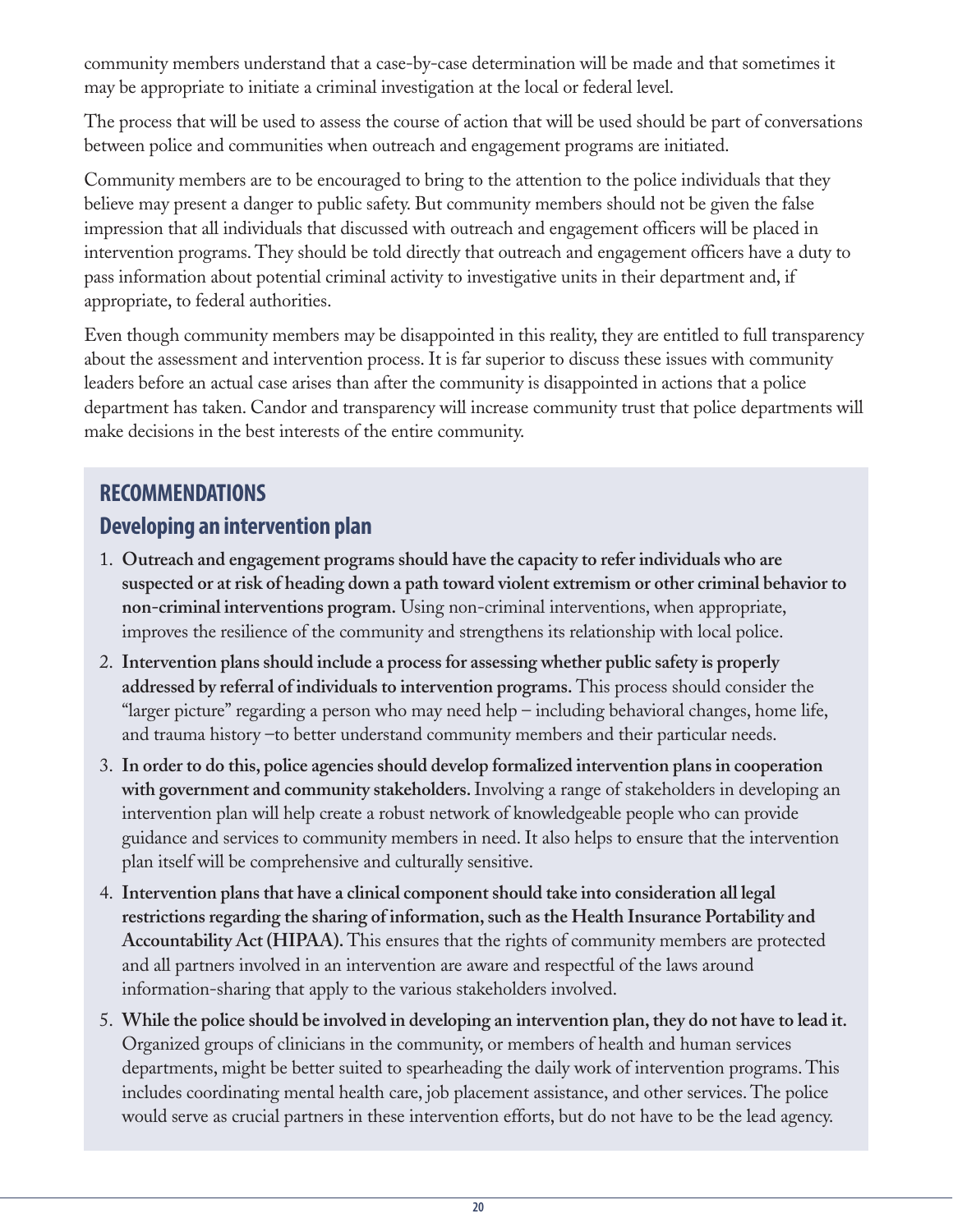6. **Outreach officers should be absolutely clear with community members about all of the possible outcomes when people share information with the police.** Sometimes the health and safety of the community are best protected through an intervention. Other times, information that community members share with outreach officers needs to be passed along for investigation, including to federal authorities. Outreach officers should explain this policy to the community. Ideally, the police will establish strong relationships with the community that will result in public trust that the police will make good decisions to protect the community.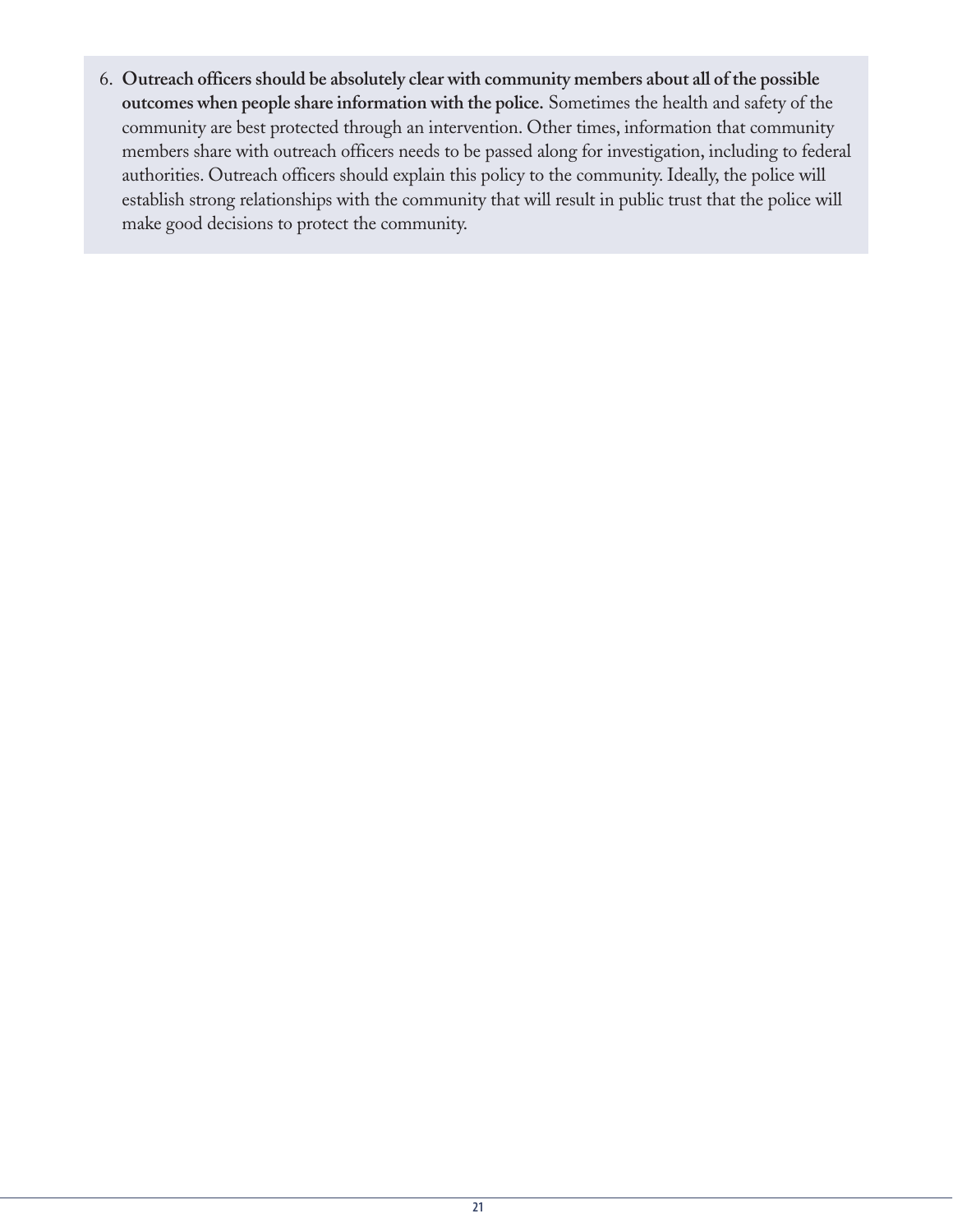# **SECTION II: IMPLEMENTATION Practical steps for building and sustaining relationships with community members**

# STEP I: Reaching out to community members to establish relationships

When first establishing relationships with the community, outreach team members should adhere to these six key principles:

- Be transparent;
- Focus on fulfilling the needs of the community as the community members see them;
- Be persistent;
- Partner with community leaders;
- Demonstrate a willingness to learn; and
- Reach out in the language preferred by community members whenever possible.

#### **Be transparent**

Outreach team members should be candid about who they are and what their intentions are. This can be accomplished in two ways:

- **Wearing a uniform, especially at the outset.** That way, there can be no perception that officers are attempting to "spy" on community members or misrepresent who they are.<sup>5</sup>
- **Clearly communicating that your intention is to build relationships between community members and the police and improve the quality of life in the community.** Indeed, outreach officers should seek opportunities to discuss who they are and the mission of the outreach program with community members.

The outreach officers at the agencies we researched used either their full uniform or a "soft" uniform. An example of a soft uniform is a polo shirt or a pullover with the police department's logo on it and khaki pants. There are benefits and drawbacks to each. The full uniform makes it explicitly clear that outreach officers are police and that their activities are not intended to be covert. In the experiences of some outreach officers, however, some community members found the full uniform intimidating. In these instances, outreach officers chose to wear their soft uniforms instead. The potential pitfall of the soft uniform, however, is that it is not always as immediately apparent that outreach officers are police. This can leave room for misinterpretations of their intentions. We recommend that when first starting an outreach program, officers wear their full uniforms and only transition to soft uniforms after they become better known in the community with which they are engaging.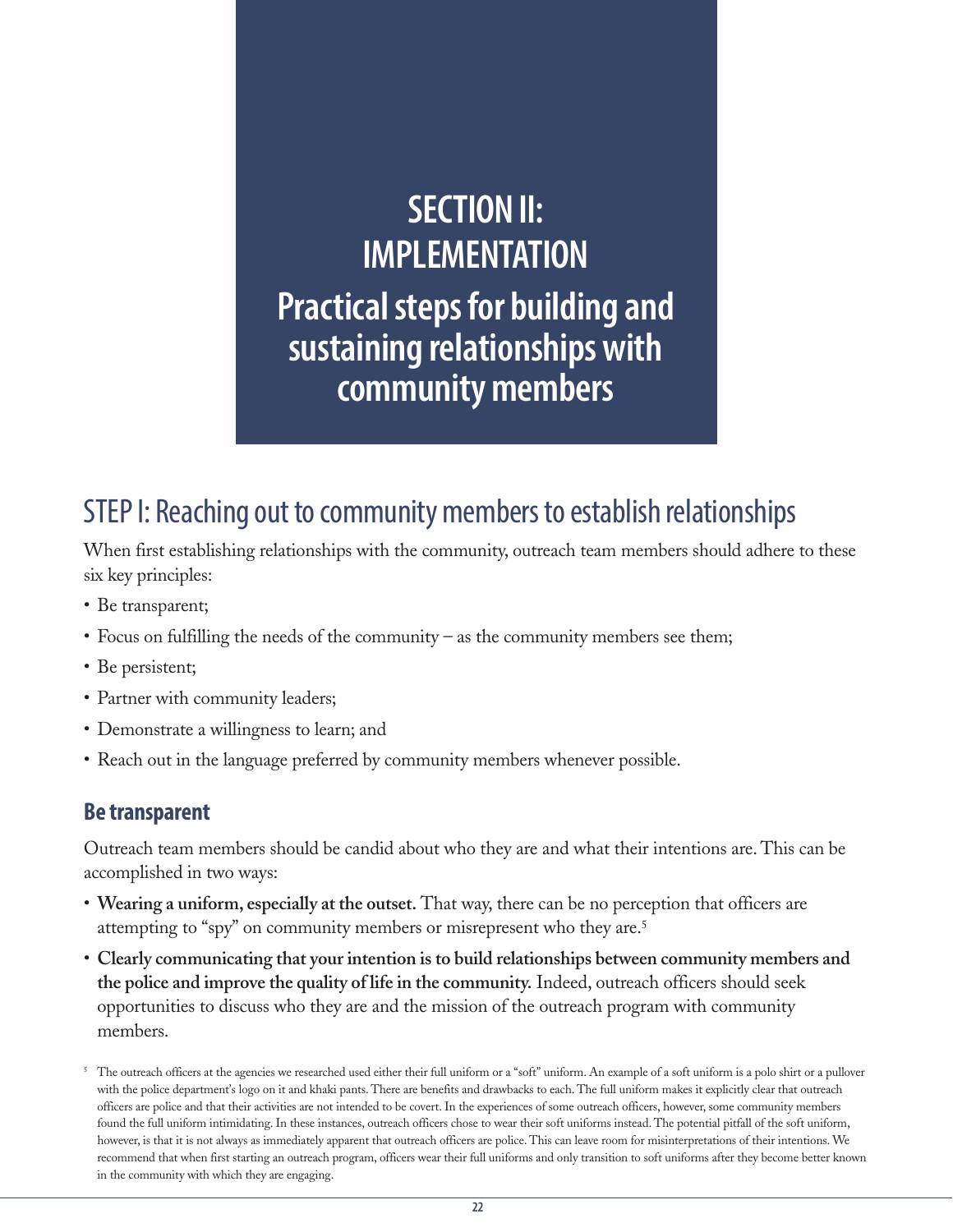The need for transparency also extends to managing the flow of information about incidents in the community. **Community members want to know about what is going on in their neighborhoods.** They want prompt notifications about crimes in the neighborhood and the progress and outcomes of investigations; they want to know what steps are being taken to make their neighborhoods safer; and they want to know whom to contact if they see or hear something concerning. Part of building and maintaining relationships with community members is keeping them well-informed about crime and policing activities that affect them.

A corollary of this is **ensuring that community members are absolutely clear about the numerous ways that any information that they share with an outreach officer might be handled.** Officers must be candid with community members that, for instance, information pertaining to national security will be forwarded to the FBI. Community members often desire that non-law enforcement interventions be attempted to address individuals who are or appear to be at-risk of engaging in criminal behavior. Police should discuss with communities when these types of interventions are appropriate and may be attempted and when criminal investigations will be initiated.

Outreach programs should aim to build a deep-seated trust, so that community members are confident that whatever the outcome, officers acted in the best interest of the community as a whole.

#### **Focus on fulfilling needs identified by the community**

To earn the trust of your community members, initial outreach should include an essential phrase: "What can we do for you?"

Often, community members are concerned about quality-oflife issues that police officers might not expect to be their greatest concerns, or which might not even be police matters. For example, many police chiefs have said that they go to community meetings expecting to talk about crime patterns in the neighborhood, but often find that community members seem more concerned about issues like abandoned cars on their streets or problems with trash pick-up.

#### **Promising Practices from the Field: A real-world example**

When Agency X piloted its outreach program several years ago, the community members to whom they most wanted to reach out were those without a strong relationship with the police. In order to build bridges with these community members, outreach officers felt that they needed to be upfront about who they were and what their intentions were from the first moment that they made contact. They began by ensuring that they were visible in the community in uniform, saying hello to people and getting community members used to seeing them around. The outreach officers would approach community members to explain exactly who they were and that their goal was to provide assistance however they could. The core of their approach was asking community members, "What can we do for you?" When a community leader mentioned that an abandoned lot in his neighborhood had become a magnet for crime and explained that he had tried for some time to get the city government to clean it up, the outreach officers reached out through the police department and cleared out the lot in a matter of weeks. Being transparent about who they were and demonstrating their commitment to the community through their actions gave the outreach officers the opportunity to earn a tremendous amount of trust that laid the groundwork for building an enduring relationship with the community that continues to the present.

Taking the time to listen to the community's concerns, and helping to resolve those issues, demonstrates officers' investment in improving the community's quality-of-life and building a trusting relationship with them. For example, police officers might contact the Public Works Department and elected officials to relay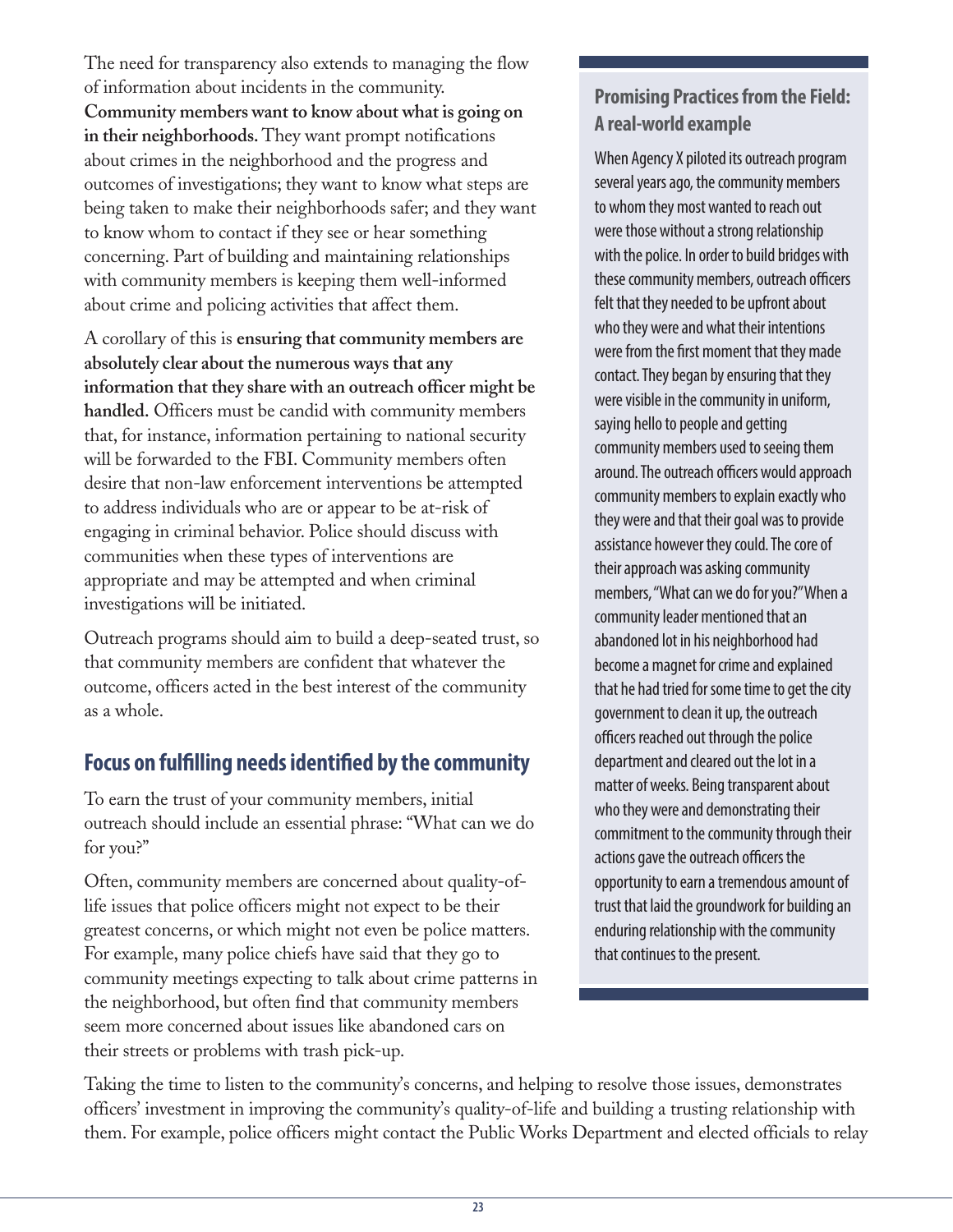the community's concerns about trash pick-up.

When quality-of-life issues cannot be addressed by the police agency alone, intergovernmental partnerships play an important role. Other examples of issues that are often brought to the attention of the police include:

- Houses that contribute to neighborhood blight and become magnets for crime, such as selling drugs;
- Excessive speeding in their neighborhoods;
- Insufficient lighting in parking lots; or
- Inability to obtain permits for events in public spaces.

# **Be persistent**

Some community members are initially resistant to speaking or associating with police officers. Sometimes they are suspicious of these officers' motives; other times they have had negative experiences with police forces in their home countries; others are wary because they associate local police agencies with federal law enforcement agencies. Police must be persistent in their engagement efforts to break down these barriers by proving they care about and are invested in these communities.

Taking the time to attend events like open houses, fairs, and picnics organized by community members is helpful. This demonstrates a genuine interest in getting to know and better understand the community's culture.

# **Partner with community leaders**

Partnerships with community leaders and organizations are especially important in the early stages of developing an outreach program, because community leaders have a wealth of knowledge about issues in the community and past efforts to solve problems, as well as knowledge about cultural issues and sensitivities.

Community leaders can facilitate introductions between outreach team members and the wider community, advise officers on the best ways to share information, and educate officers about cultural mores that are important to understand. Building relationships with community leaders is a gateway to deeper levels of engagement with the community as a whole, which is the ultimate goal of outreach programs.

# **Demonstrate a willingness to learn**

Outreach team members should be open and willing to learn from the community. One outreach expert described this as "getting comfortable with being uncomfortable." It is not uncommon for outreach team members to be unfamiliar the customs of a particular community or with certain turns of phrase that community members use. Instead of seeing this as a barrier to engagement, outreach team members should use this as an opportunity to ask questions. Doing so demonstrates their interest in the lives of community members and their openness to cultures that are different from their own.

# **Reach out in the language preferred by community members whenever possible**

Outreach initiatives should also include direct communication with community contacts and leaders, utilizing social media as well as in-person outreach and engagement.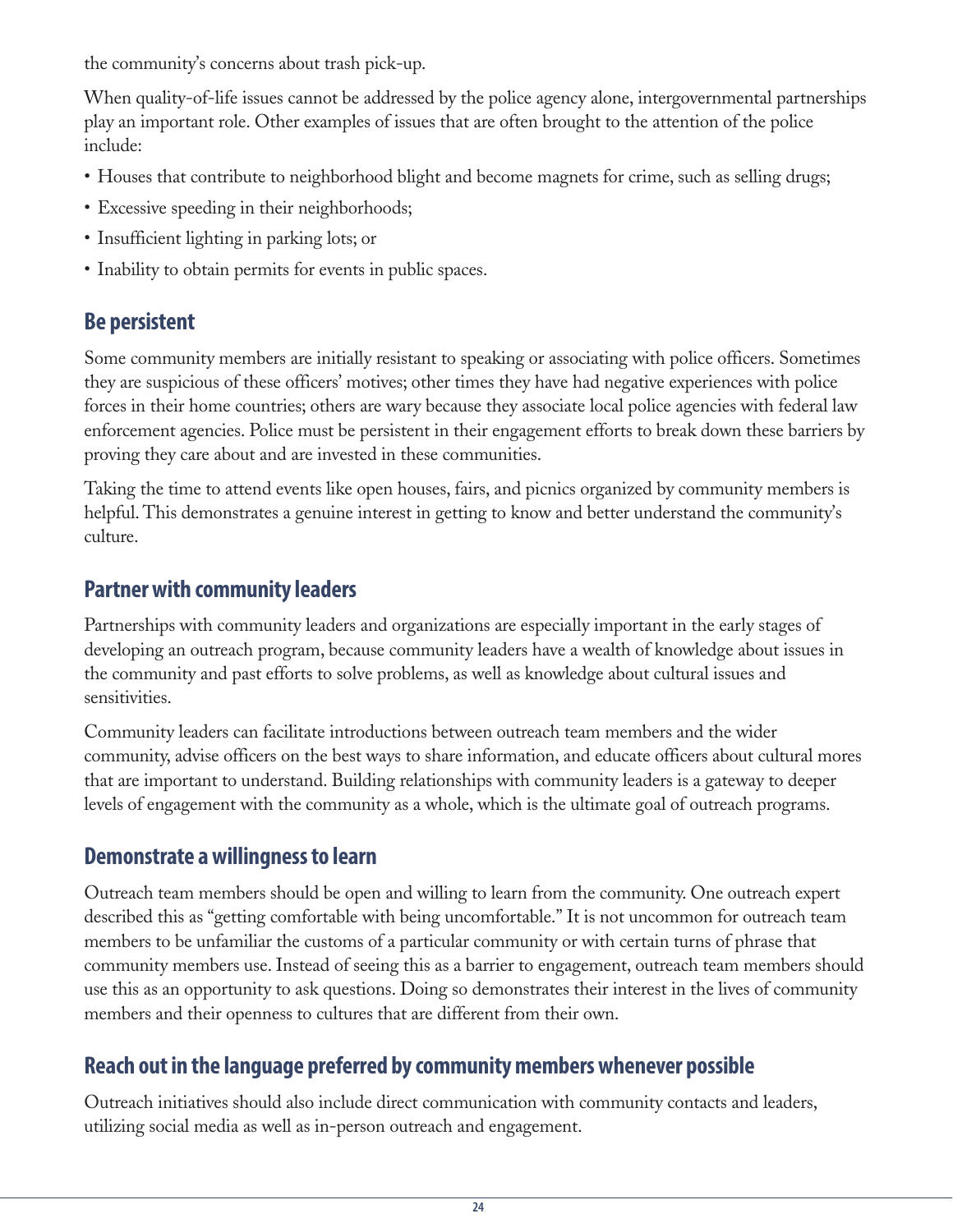Police agency open houses, roundtables, community forums, and similar events need to be well-publicized so that community members know about all of the opportunities that they have to engage with their police and sheriffs' departments.

English is not the first language of all community members, so outreach officers should produce multilingual versions of any notifications distributed in the community. Officers should coordinate with community members to ensure the translations are accurate. Also, many community members may have limited literacy, so written materials (e.g., flyers about an upcoming town hall meeting) should be only one part of a multi-pronged approach to sharing information about an event. Making direct contacts with community leaders, and using videos via social media, are other options.

# **RECOMMENDATIONS**

# **Reaching out to community members to establish relationships**

- 1. **Wear a uniform.** Outreach officers must be candid with community members about who they are, so that there is no sense that they are "spying" on the community or trying to obscure their identities.
- 2. **Be persistent.** Many community members might be wary of engaging with officers. In these situations, officers should be respectfully persistent in their attempts at outreach and engagement. Some community leaders may be more receptive than others.
- 3. **Ask the community what they need, and then deliver.** Crucial to successful outreach efforts is the ability of officers to listen to community members' concerns. Do not assume that you know what a community's concerns are. Then, try to do whatever you can to solve problems, such as working with other government agencies to get speed bumps installed in front of a neighborhood school.
- 4. **Be willing to learn from the community.** The best resource for knowledge about the community is community members themselves. Outreach officers ask community members about their histories, their cultural mores, their relationships with one another, their concerns.
- 5. **Partner with community leaders.**
- 6. **Produce materials in all of the major languages used by community members.** Many members of the community that outreach teams serve might not be fluent in English. Additionally, some might not be fully literate in their native language. Any information that outreach officers distribute should be available in all of the major languages represented in the community, and should be distributed in various ways, including written handouts or flyers, videos posted on police Facebook pages or other social media, and verbal communication to community members and leaders.

# STEP II: Understanding and overcoming barriers to engagement

The primary barrier to successful community engagement is usually an underlying mistrust of police agencies in general. Mistrust is not always based on conflicts community members have had with their local police; it may stem from negative experiences that immigrant communities have had with police officers in their countries of origin, or with other agencies in the United States, including federal agencies. Outreach team members should work to understand the barriers to communities building relationships with local police, so they can take steps to address them.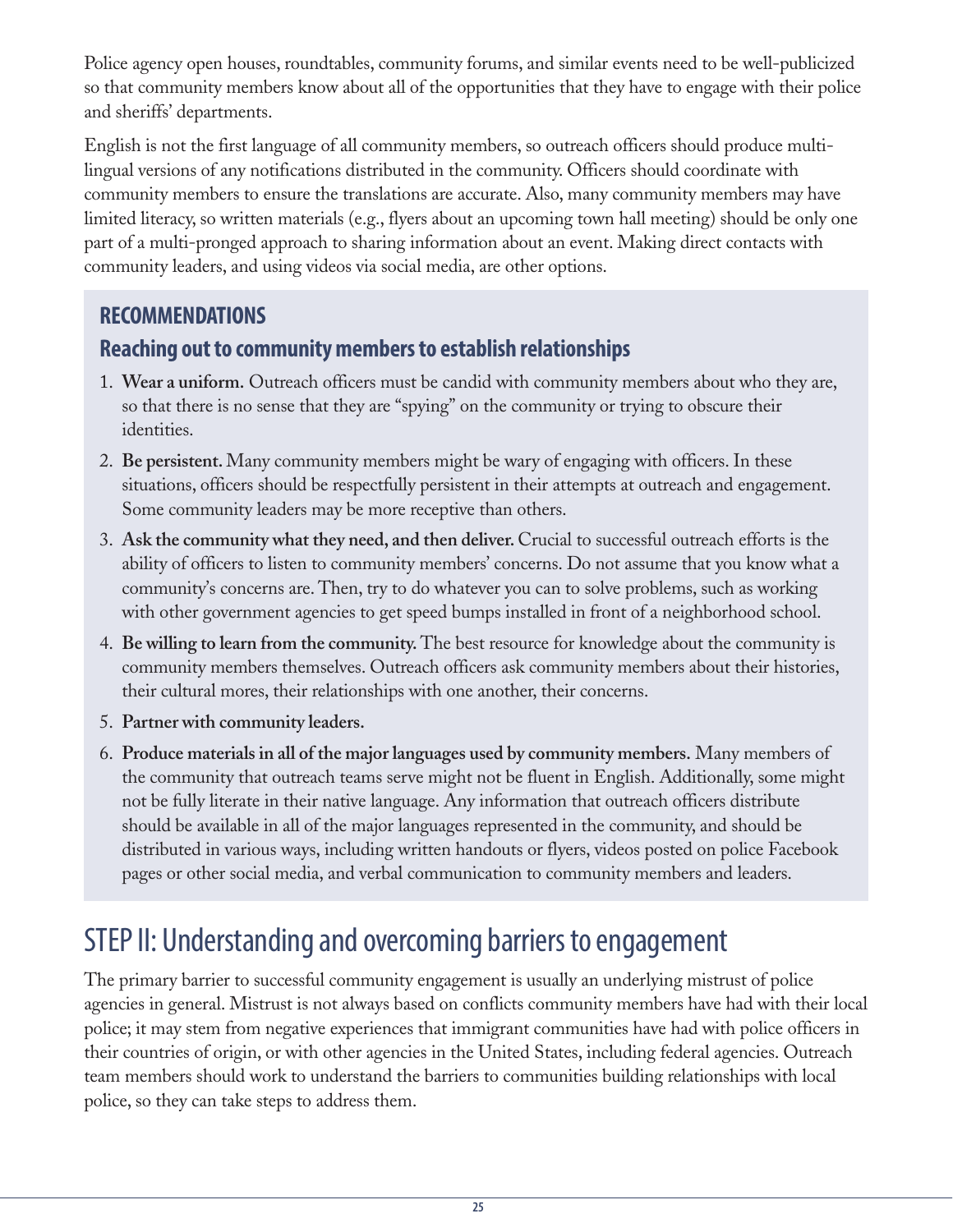# **Mistrust resulting from community members' experiences abroad**

Recent immigrants and refugees are sometimes apprehensive about police officers because of experiences with the police in their home countries. **In these instances, police agencies should work with resettlement agencies and other organizations that provide services to new arrivals.** 

By partnering with these agencies and organizations, the police can develop and offer classes to these community members when they first arrive, which can be an important step toward building trust and collaborative relationships. Such classes should include at least the following three instructional topics:

- The role of the police in the United States;
- The laws that new arrivals to their community most need to know; and
- The differences among the various police agencies that they might encounter (including uniforms, jurisdictions, and responsibilities of municipal police as well as county, state, and federal agencies.)

These classes should be collaborative and should include topics that refugees and other recent immigrants have identified as important. These educational programs demonstrates the differences between police in the United States and the police that new arrivals might have known in their countries of origin, and aids in recent immigrants' acclimation to their new home.

**It is crucial that police be sensitive to the trauma that refugees and others fleeing conflict in their home countries have experienced, and that police respond with sensitivity and, when appropriate, referrals to social services.** Doing so reinforces their role as partners with the community, and creates a strong foundation on which they can build a trusting relationship with refugee groups.

### **Mistrust resulting from community members' experiences in the U.S.**

Community distrust of the police can also be the result of their experiences with police or other government agencies in this country. This is a reality that outreach team members must recognize and address. **They must be willing to engage in difficult conversations about any negative interactions with police officers that community members have had, such as interactions in which they believe that they were discriminated against, unfairly targeted, or treated improperly.** Outreach team members should not discount or minimize these experiences. Instead, they should focus on ensuring that their interactions with these community members do not reinforce mistakes of the past.

For example, in some Muslim communities across the United States, negative experiences with the police often have some nexus to counterterrorism efforts or a lack of knowledge among police officers about Islam. During this study, we encountered Muslims who said they were stopped for a minor

#### **Promising Practices from the Field: a real world example**

Agency X's jurisdiction is home to a large and diverse refugee population with needs that are often different from the city's more wellestablished communities. Not only are these immigrants new to the United States, they often fear the police because of their experiences with oppressive domestic security agencies in their countries of origin. Recognizing that there was a gap between these new community members and the police department that desperately needed to be bridged, Agency X's outreach team forged a partnership with area refugee resettlement agencies and began offering classes to new arrivals. The topics they cover include: employment assistance, domestic violence laws, the role of their agency in law enforcement, the various uniforms worn by local law enforcement officers that these refugees might encounter, and so on. Importantly, outreach officers also ask those who participate in these classes what they would most like to discuss and then address those topics accordingly.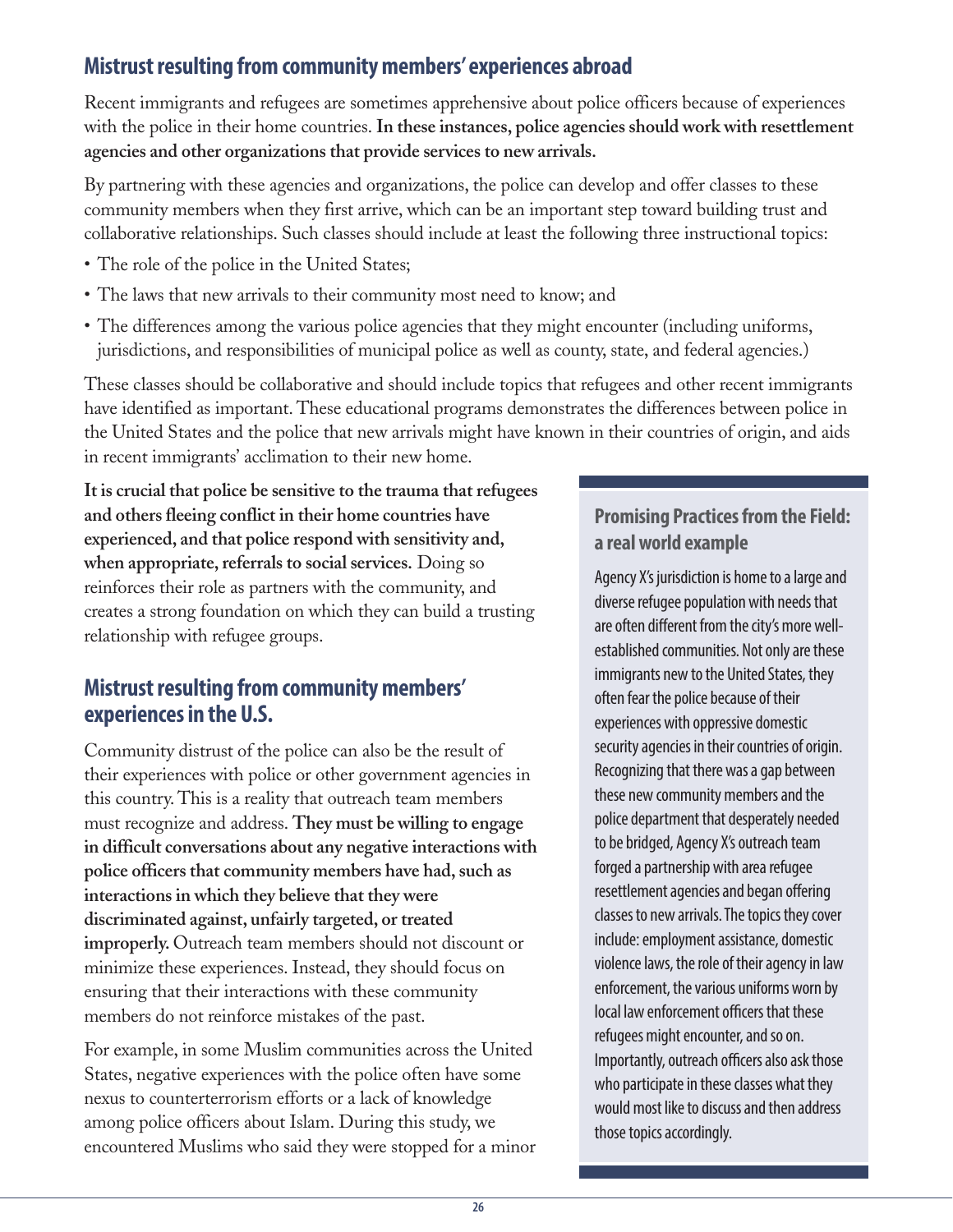traffic violation and then questioned after officers noticed a Qur'an in the car. Many Muslims said they have been consistently chosen for in-depth screening and interviewing at airport security checkpoints. Incidents like these are deeply alienating, and this alienation can be compounded if police agencies conduct outreach efforts that focus only on countering violent extremism and not on the full range of community concerns.

As discussed elsewhere in this report, the primary means of avoiding mistrust of community outreach efforts is to ensure that the outreach addresses **all** concerns of the community. A broad-based approach to community engagement demonstrates to communities that the police are not unduly focusing on them or attempting to build a relationship focused exclusively on investigating terrorism threats. To the extent that outreach programs include discussions with communities about preventing violent extremism, police should explicitly state that they are interested in threats resulting from all types of extremism and deliver this message consistently to all communities.

# **RECOMMENDATIONS**

# **Understanding and overcoming barriers to engagement**

- 1. **Take the time to understand sources of mistrust of the police in different communities, and work to address them.** In immigrant and refugee communities, mistrust is sometimes the result of experiences that community members had with law enforcement agents in their countries of origin. Other times, community distrust stems from negative experiences that community members have had in this country. It is crucial for outreach officers to acknowledge and address all sources of mistrust.
- 2. **Address the needs of the community.** Addressing the needs of the community, as community members have identified them, is crucial in building relationships with community members and overcoming any distrust of law enforcement that they might have.

# STEP III: Broadening your reach beyond community leaders

One of the challenges facing outreach team members is how to build relationships with all community members, not just community leaders. The goal of outreach work is for all community members to feel that they "belong" to and are invested in the safety and well-being of their shared community.

# **How to engage with the larger community**

Establishing relationships directly with community members can be a challenge. Sometimes this is a question of personnel and resources: outreach officers have a finite capacity to engage with community members in a meaningful way, since these relationships take time and effort to build and maintain. Equally often, however, this is a question of engagement style and activities. There is no one-size-fits-all approach that will be effective with every member of a given community. Instead, outreach teams should create engagement initiatives that are tailored to the community members in question and take into account their particular interests and needs.

Young people, for example, are often difficult to access through traditional outreach efforts. They do not attend town hall meetings or community forums, and typically do not participate even in informal activities like coffee shop sit-downs with outreach officers. In order to engage with young people, outreach team members need to think beyond the typical engagement approach. Some successful strategies have included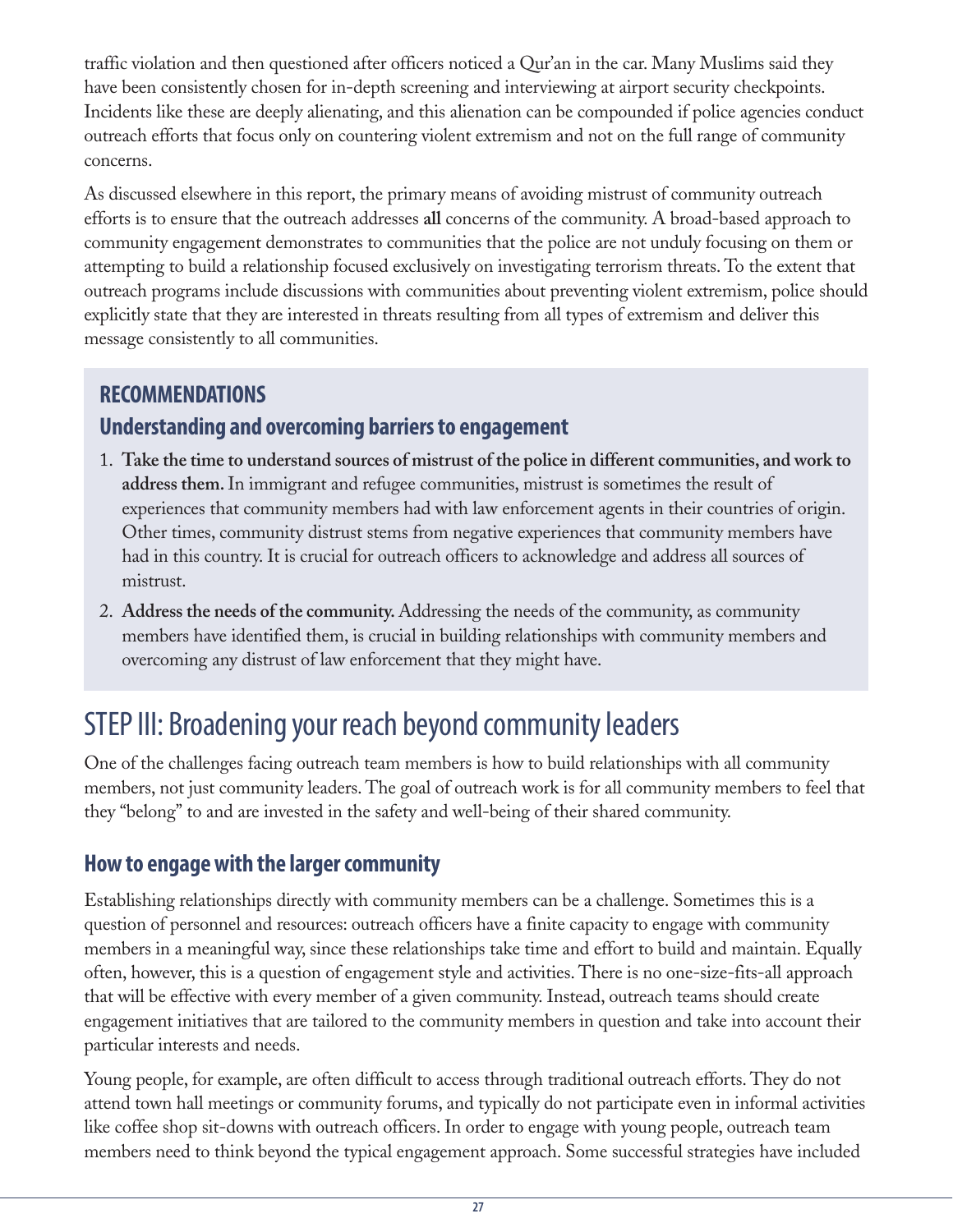challenging a group of teenagers on a basketball court to a friendly game or letting kids play with officers' handcuffs and squad car sirens at community festivals. These interactions make young people (and their families) more comfortable seeing outreach team members in a social setting and interacting with them as community partners.

To give another example, some Muslim women may be uncomfortable interacting directly with members of the opposite sex when a male from the family or community is not present. Community engagement teams should be sensitive to this and ensure that women on the team are responsible for outreach to these community members so that they feel at ease. Tailored engagement programs that have proven successful include female-only gym nights, "salon socials" (female outreach team members arrange for a salon to host a women-only event where women can get their hair and nails done), and movie nights. Many women and girls might also require transport to and from these events, which departments should provide to ensure that everyone who wants to participate has the opportunity to do so.

#### **Promising Practices from the Field: a real world example**

Agency X's jurisdiction has a large immigrant population. When first beginning their formalized community outreach efforts, Agency X realized that in order to best engage with many of the women in this community, its outreach team would need to create programs that were specific to them. This resulted in one of their most successful and popular programs to date: an athletic program run by women from Agency X and held only for women and girls from the immigrant community. The officers from Agency X found a facility that agreed to host them free of charge and ensure that only women staff members were on duty when Agency X was using the space. The officers in charge of the program pick up the women and girls (who can number up to 60 on any given day), drive them to the athletic facility, and take them home again at the end of the day.

# **RECOMMENDATIONS**

#### **Broadening your reach beyond community leaders**

- 1. **Broadening your outreach beyond community leaders is critical to building meaningful relationships with the community.** While engaging with community leaders is crucial for any outreach initiative, the community is more than just its leadership. Outreach teams should reach deeper into communities and engage with other community members.
- 2. **Outreach teams should tailor outreach initiatives to different segments of the community, based on those community members' particular needs and mores.** There is no single approach to outreach or single outreach initiative that will work for every segment of the community. It is incumbent upon outreach officers to discover what the diverse groups who make up their communities need, and how to best meet those needs so that their relationships with the police are strengthened.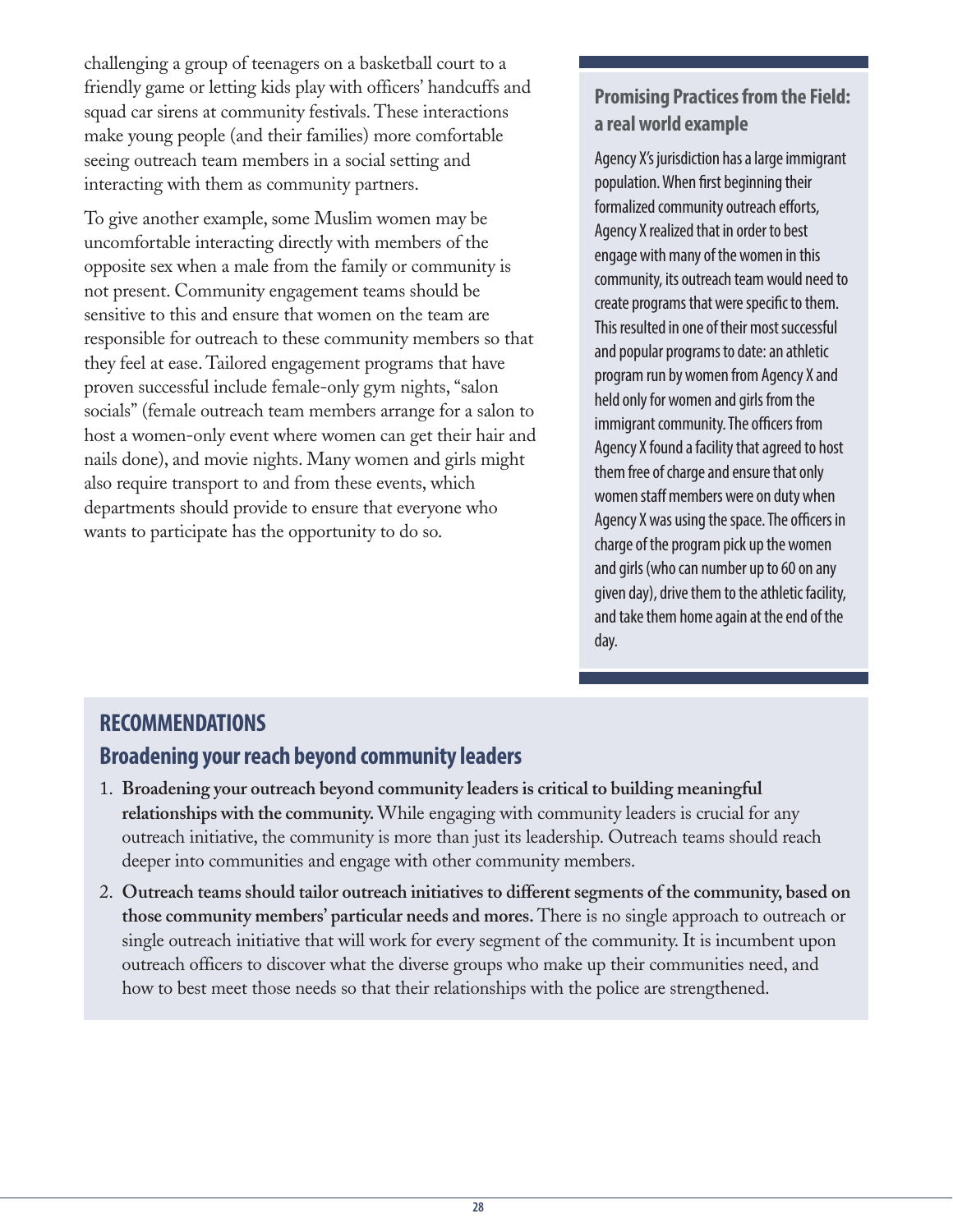# STEP IV: Sustaining the relationships that you have built

In order to maintain relationships over time, outreach team members must remain in regular contact with the community, follow up with the community about its concerns, and ensure that new outreach team members are carefully transitioned into their roles, so that existing relationships with the community are not compromised.

#### **Maintain consistent contact**

While telephone calls and emails are an easy and efficient way to check in with community members, outreach officers should also strive to be a reliable physical presence in community members' lives. Maintaining in-person contact reaffirms a police department's commitment to and investment in its community.

Successful outreach officers indicate that there are many ways they have learned to sustain strong relationships, such as: attending events after hours several nights a week; going to weddings, funerals, and family parties to which they are invited; attending community meetings; regularly stopping by the local coffee shops or other businesses where people congregate; and doing regular check-ins with local business owners. Outreach officers must be comfortable with the idea of working irregular hours to accomplish their goals.

#### **Assistance follow-through**

When community members raise concerns with their police department's outreach team, these issues should be taken seriously and addressed to the best of the department's ability. Good policing often involves "social work" types of activities and consideration for quality-of-life issues that might otherwise be considered low priorities by the department, but which can be important to community members. Outreach officers should connect community members to employees of other government agencies if necessary to address the issue, and should remain involved themselves, to ensure that further assistance is not needed. This is an effective way to demonstrate true concern for the welfare of the community and its members.

#### **Establish a succession plan**

Outreach and engagement teams are not static; officers come and go as they are promoted and reassigned. This presents a challenge for outreach programs, because their success is predicated on outreach team members' personal relationships with community members. Departments should create a succession plan that ensures a seamless transition when officers leave and new team members are brought onto the engagement team. Departing **outreach team members should share their knowledge of the community with their replacements, introduce new officers to their contacts within the community, and facilitate the formation of relationships between community members and new members of the outreach team.** Following a succession plan ensures that existing relationships are not compromised and community members are included in the transition process.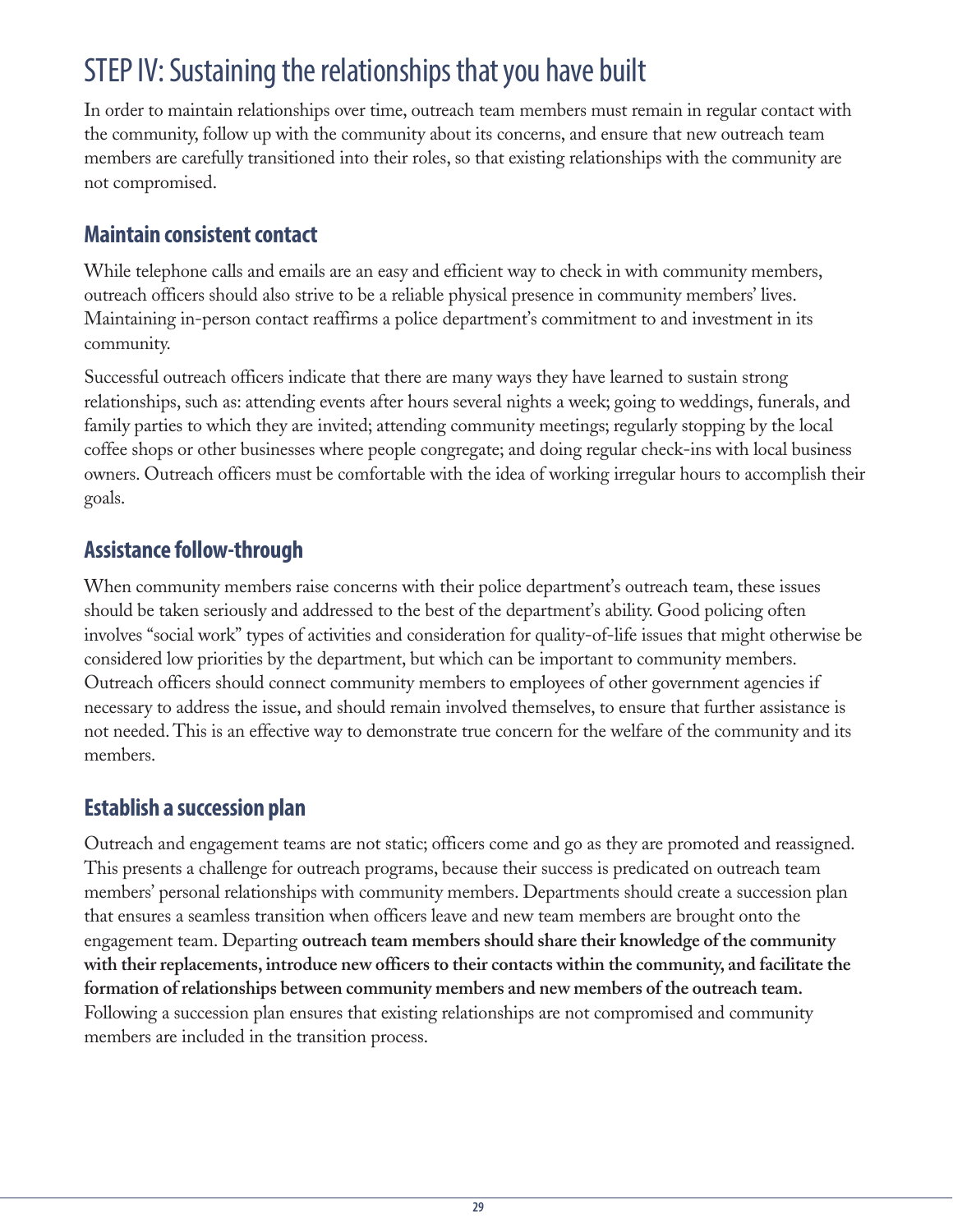### **RECOMMENDATIONS**

# **Sustaining the relationships that you have built**

- 1. **Once you have built relationships with community members, take the time to sustain them through consistent contact and follow-up.** Community members who build relationships with outreach officers, especially in those communities that lack a history of close relationships with the police, are sometimes "sticking their necks out" and taking a chance. Outreach officers should show them, through consistent and meaningful involvement in their communities, that their trust in the police was justified.
- 2. **Establish a succession plan to ensure that transitions between outreach officers who are moving to other positions and new members of the team are seamless.** Outreach teams, as with any unit in a law enforcement agency, are not static. There should be a succession plan for every outreach officer. Officers who are leaving should help transition their replacements into the job and the community, so that the relationships that they have built with community members can be sustained, and so that community members feel they are a part of the process.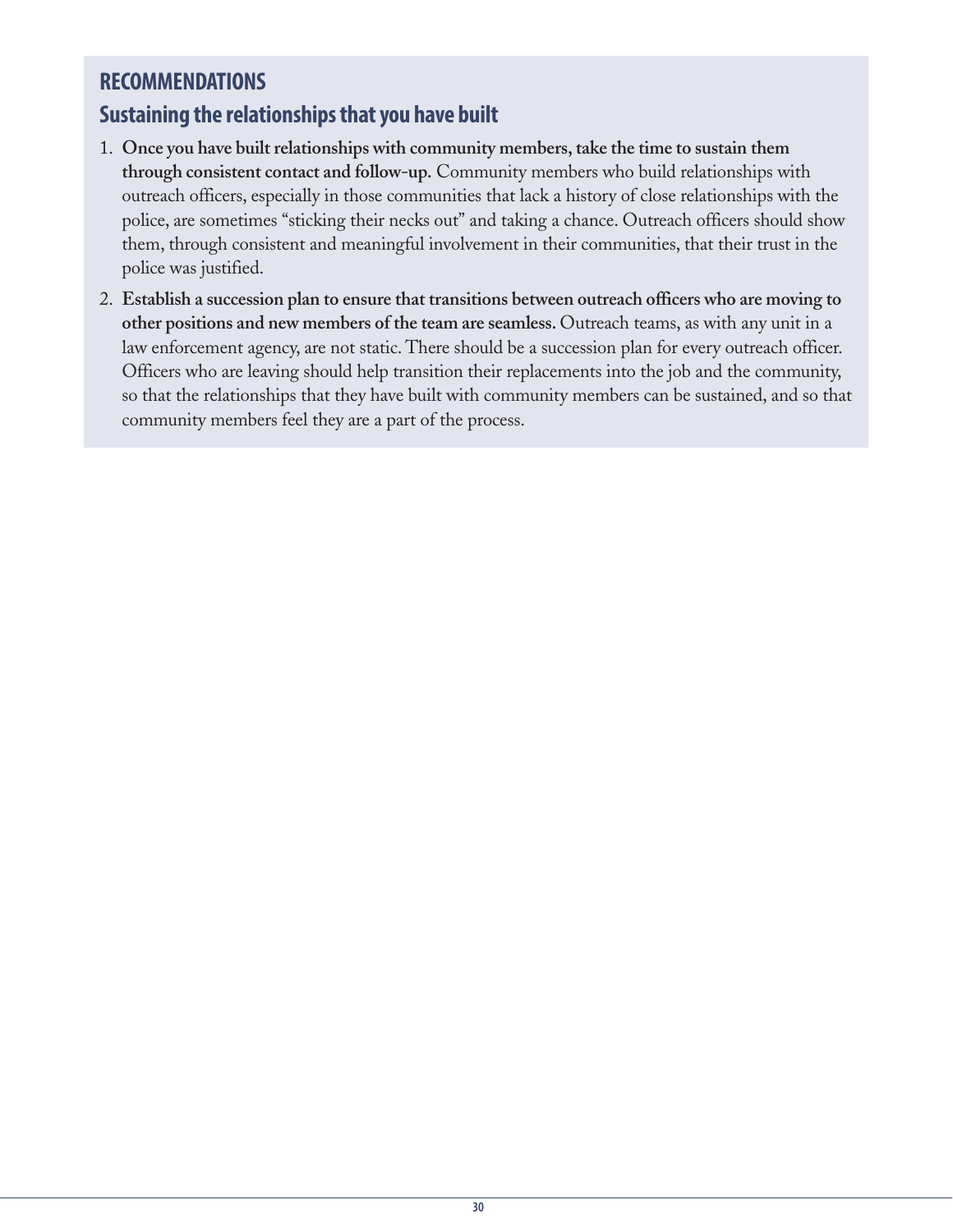# **SECTION III: SUMMARY OF RECOMMENDATIONS**

productive community engagement program is one that addresses the needs of the community. These needs may include building community resiliency to violent extrem community outreach should never be limited to one issue. Pol productive community engagement program is one that addresses the needs of the community in their totality. These needs may include building community resiliency to violent extremism, but community outreach should never be limited to one issue. Police officers should strive to see themselves as part of the communities that they serve, sharing in the multitude of concerns that community members have about their neighborhoods. Outreach team members must address all investment in the community, police can prove the sincerity of their outreach efforts and build strong relationships of trust between community members and the police.

#### **PLANNING**

# **Articulating Your Guiding Philosophy**

- 1. **Outreach and engagement programs should be informed by a "whole community approach."** This means that they should reach out to all segments of their communities in an effort to build a cohesive social identity.
- 2. **As part of their "whole community approach," outreach programs should consider the specific social and cultural needs of the different members of their communities and tailor their outreach efforts to them.** This means recognizing that some community members might be more comfortable talking to female officers. Or some community members might prefer to work with officers on a neighborhood sporting event, rather than attending sit-down community meetings. Outreach programs should not adopt a "one size fits all" approach to community engagement.
- 3. **Outreach officers should be transparent about who they are, their intentions, and program goals.** Police agencies cannot leave any room for doubt about the intentions of their outreach programs. Information should be made readily accessible to the community to demonstrate that outreach officers have no hidden agenda.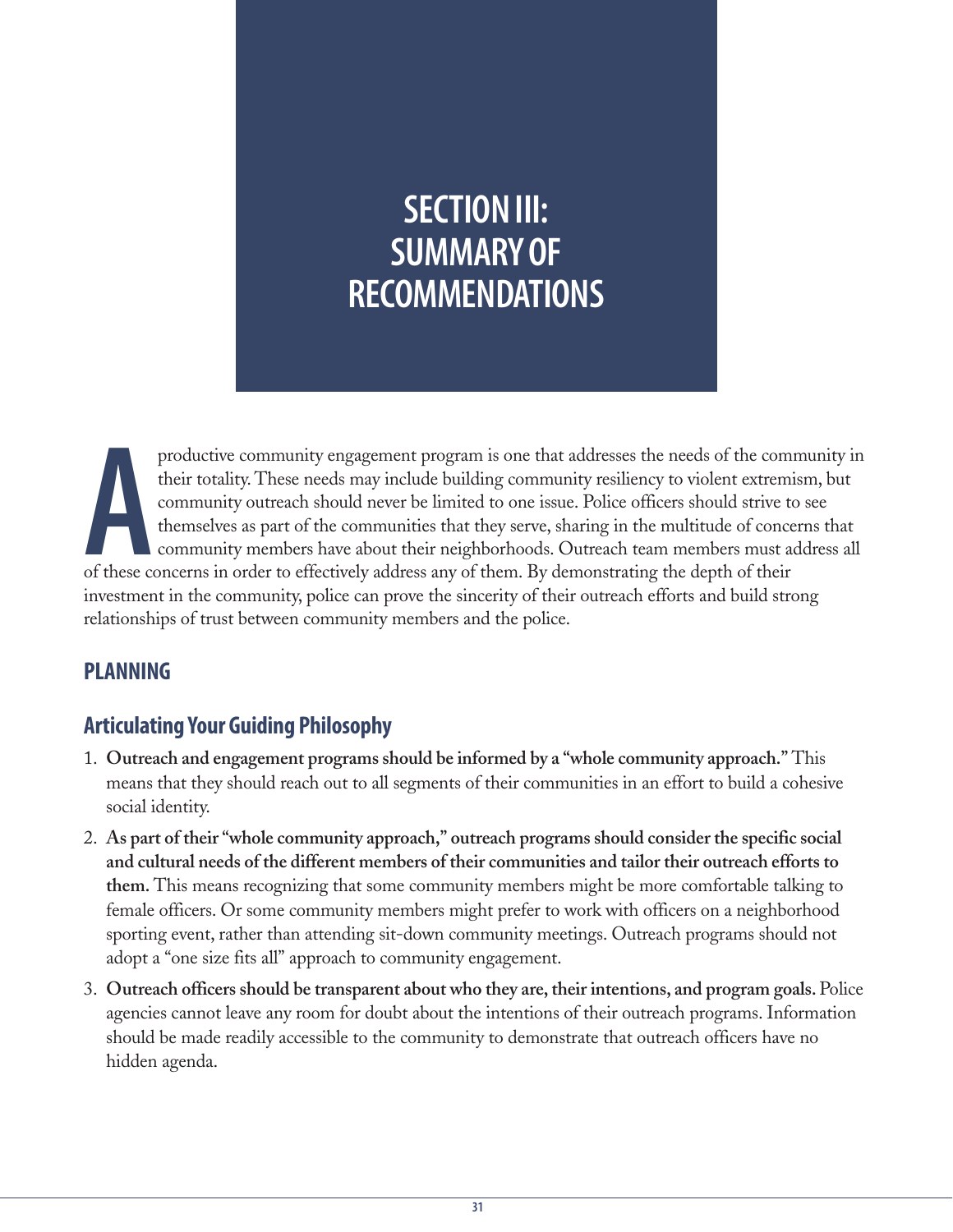- 4. **Outreach programs should never have an intelligence objective.** Outreach officers should not be tasked with both relationship-building and intelligence gathering. This is because the ultimate aim of community outreach should be building trust and collaborative partnerships between the police and the communities that they serve. If community engagement officers also participate in intelligence gathering, the motives behind their outreach efforts will be called into question by community members. This jeopardizes the trust that those community members have in the police department.
- 5. **Outreach should focus on addressing all public safety and quality-of-life concerns in a given community, not just violent extremism.** Fortunately, violent extremism is a rare occurrence in the United States. Outreach efforts will be more effective if they focus on issues that have the greatest impact on people's lives. Building resilience to violent extremism can be part of this effort, but should not be the primary focus.

# **Determining the Best Organizational Approach for Your Agency**

- 1. **Outreach and intelligence-gathering must be separated.** Community members are much less likely to trust outreach officers if intelligence-gathering is part of their mandate and if they are organized within intelligence units. This does not mean that community members cannot or should not approach outreach officers with information about things in their neighborhood that they find concerning. These types of conversations are evidence of successful relationship building. This being said, outreach officers should be clear with community members about how any information that they share will be handled, whether that means implementing an intervention plan or passing it along to federal law enforcement.
- 2. **Multiple outreach officers should be assigned to each major community within a given agency's jurisdiction.** This staffing plan will prevent officer burnout, demonstrate a commitment to the longevity of outreach initiatives, and ensure that the community members are not unintentionally alienated from the police department because outreach officers are not always available.

# **Staffing Your Outreach Team with the Right People**

- 1. **Outreach program team members should be open-minded, outgoing, and eager to learn.** Community members are responsive to those who demonstrate an interest – and investment – in their lives and their cultures.
- 2. **Outreach teams should reflect the diversity of the community with which they are engaging.** Team members who speak the same language (both literally and culturally) as the communities in which they are working are much more likely to be accepted by community members.
- 3. **Being local matters.** Community members are often more willing to trust the outreach efforts of officers whose personal backgrounds are tied to the community and who are therefore seen as having a sincere interest in its safety and well-being.
- 4. **Team members should be committed to the outreach and engagement ethos.** This means that they must understand the importance of building relationships of trust with the community to police work.
- 5. **Outreach teams should be diverse of background, engagement style, and gender.** Different community members respond to different things. Some feel more comfortable interacting with women, others might prefer to speak with someone who shares a background similar to their own, and others might be more receptive to team members who are low-key. A strong outreach team is built from both sworn and non-sworn members who have diverse – and complementary – traits, experiences, and expertise.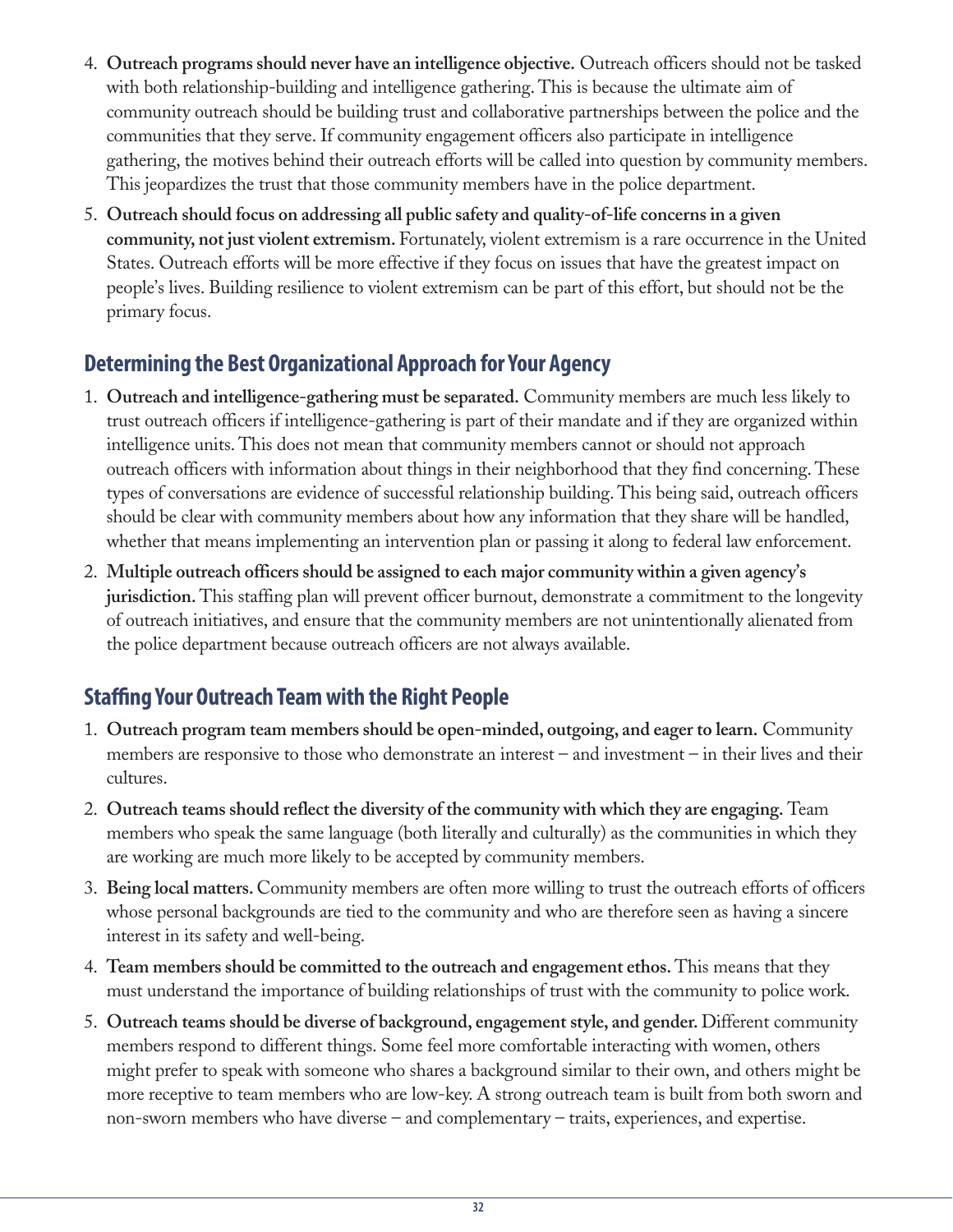# **Developing a Training Program**

- 1. **Develop and deliver cultural awareness training in cooperation with community members.** Cultural awareness training demonstrates that the agency is invested in and understands the importance of developing a nuanced understanding of the community that it serves and gives community members the opportunity to become personally invested in the work of the agency.
- 2. **Require that every member of the agency complete this training.** Outreach officers are not the only members of a police or sheriff's department who engage the community. Every member of a department – sworn and non-sworn – should be given the opportunity to develop the understanding that they need in order to be successful in their interactions with community members. Training all employees in cultural awareness also reinforces the importance of cultural competency in agency culture.
- 3. **Provide training on radicalization and violent extremism that addresses the full spectrum of extremist beliefs.** All forms of violent extremism are serious concerns for law enforcement and the community, and must be addressed in any training or educational programming centered on violent extremism and radicalization to violence.
- 4. **Provide educational programming on radicalization and violent extremism for community members and involve community members in law enforcement training on those topics.** Community members and law enforcement officers are partners in addressing the dangers posed by violent extremism and therefore both need to understand what it does – and does not – look like.
- 5. **Provide basic language training to outreach officers in the languages most commonly used by community members.** Language training can range from formal classes to "cheat sheets" such as laminated cards with common expressions for use during traffic stops or informal encounters with community members.

# **Developing Partnerships with Other Local Agencies**

- 1. **Reach out for assistance and advice from other government agencies.** For local police agencies, building relationships with other government agencies is often as simple as asking for help, or offering help.
- 2. **Form interagency working groups.** Interagency working groups are a productive model for addressing concerns in the community that extend beyond the authority of the police department.
- 3. **Participate in multi-agency outreach.** Local agencies should be as accessible as possible to the community and should also make it clear that they are all working in the service of that community. One of the most productive ways to do this is through multi-agency outreach, in which multiple agencies participate in community meetings, town halls, and other venues.

# **Developing an Intervention Plan**

- 1. **Outreach and engagement programs should have the capacity to refer individuals who are suspected or at risk of heading down a path toward violent extremism or other criminal behavior to non-criminal interventions program.** Using non-criminal interventions, when appropriate, improves the resilience of the community and strengthens its relationship with local police.
- 2. **Intervention plans should include a process for assessing whether public safety is properly addressed by referral of individuals to intervention programs.** This process should consider the "larger picture" regarding a person who may need help – including behavioral changes, home life, and trauma history – to better understand community members and their particular needs.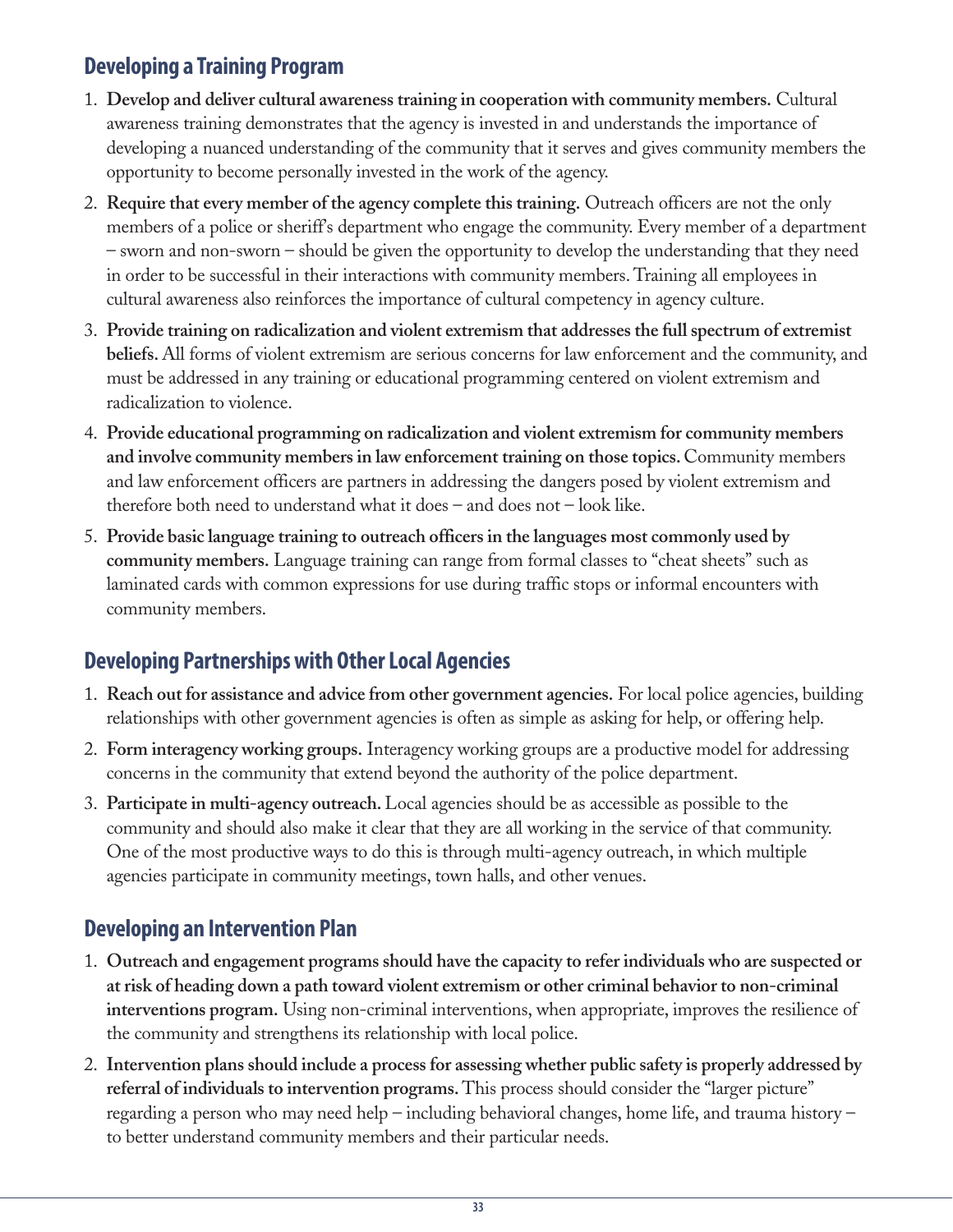- 3. **In order to do this, police agencies should develop formalized intervention plans in cooperation with government and community stakeholders.** Involving a range of stakeholders in developing an intervention plan will help create a robust network of knowledgeable people who can provide guidance and services to community members in need. It also helps to ensure that the intervention plan itself will be comprehensive and culturally sensitive.
- 4. **Intervention plans that have a clinical component should take into consideration all legal restrictions regarding the sharing of information, such as the Health Insurance Portability and Accountability Act (HIPAA).** This ensures that the rights of community members are protected and all partners involved in an intervention are aware and respectful of the laws around information-sharing that apply to the various stakeholders involved.
- 5. **While the police should be involved in developing an intervention plan, they do not have to lead it.** Organized groups of clinicians in the community, or members of health and human services departments, might be better suited to spearheading the daily work of intervention programs. This includes coordinating mental health care, job placement assistance, and other services. The police would serve as crucial partners in these intervention efforts, but do not have to be the lead agency.
- 6. **Outreach officers should be absolutely clear with community members about all of the possible outcomes when people share information with the police.** Sometimes the health and safety of the community are best protected through an intervention. Other times, information that community members share with outreach officers needs to be passed along for investigation, including to federal authorities. Outreach officers should explain this policy to the community. Ideally, the police will establish strong relationships with the community that will result in public trust that the police will make good decisions to protect the community.

# **IMPLEMENTATION**

# **Reaching Out to Community Members to Establish Relationships**

- 1. **Wear a uniform.** Outreach officers must be candid with community members about who they are, so that there is no sense that they are "spying" on the community or trying to obscure their identities.
- 2. **Be persistent.** Many community members might be wary of engaging with officers. In these situations, officers should be respectfully persistent in their attempts at outreach and engagement. Some community leaders may be more receptive than others.
- 3. **Ask the community what they need, and then deliver.** Crucial to successful outreach efforts is the ability of officers to listen to community members' concerns. Do not assume that you know what a community's concerns are. Then, try to do whatever you can to solve problems, such as working with other government agencies to get speed bumps installed in front of a neighborhood school.
- 4. **Be willing to learn from the community.** The best resource for knowledge about the community is community members themselves. Outreach officers ask community members about their histories, their cultural mores, their relationships with one another, their concerns.
- 5. **Partner with community leaders.**